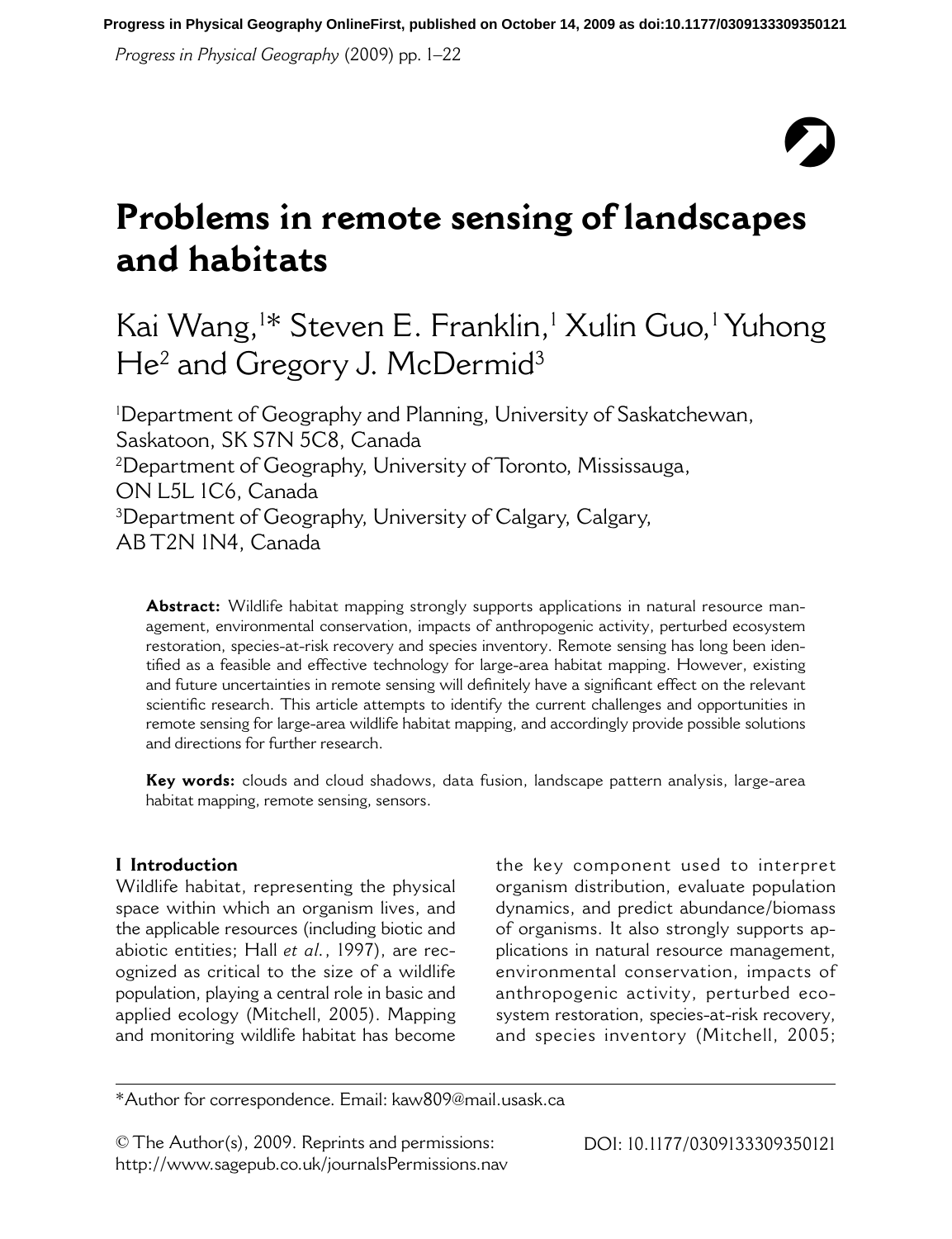Morrison *et al.*, 2006). Most studies use physical environment characteristics when describing wildlife-habitat relationships or mapping wildlife habitat, for example land cover (Hansen *et al.*, 2001; Collingwood, 2008; McDermid *et al.*, 2008), canopy closure (Hyde, 2005), leaf area index (LAI; Chen and Black, 1992; Qi *et al.*, 2000; Li *et al.*, 2008), and so on.

Jensen (2007: 4) suggested that 'Remote sensing is the noncontact recording of information from the ultraviolet, visible, infrared, and microwave regions of the electromagnetic spectrum by means of instruments such as cameras, scanners, lasers, linear arrays, and/or area arrays located on platforms such as aircraft or spacecraft, and the analysis of acquired information by means of visual and digital image processing'. Remote sensing has long been identified as a feasible and effective technology for large-area habitat mapping (Osborne *et al.*, 2001; McDermid, 2005; Hyde, 2005), compared with *in situ* observation which has obvious limitations in time, cost and labour. However, both present and future uncertainties in remote sensing (RS) will definitely have a significant effect on scientific research regarding largearea habitats, such as the limitation of Landsat-series data, the negative impact of clouds and cloud shadows (CCS) in optical imagery, and landscape pattern analysis using RS classification products. This review focuses on three aspects relating to present and anticipated sources of uncertainty: (1) current challenges and opportunities in remote sensing; (2) possible sensors and methods to deal with these challenges and opportunities; and (3) the application issue – landscape analysis and remote sensing.

## **II Current challenges and opportunities in remote sensing**

With the increasing abundance of RS products and RS techniques, more and more challenges and opportunities emerge. Here, we focus on three significant aspects of current challenges and opportunities: (1) the Landsat-series data in large-area habit mapping; (2) clouds and cloud shadows; and (3) data fusion.

## *1 The Landsat-series data in large-area habit mapping*

The first satellite of the Landsat series was launched in 1972, and until 2008 the Landsat programme has provided a continued record of earth observation data for 36 years (Landsat 5 and 7 sensors are also available for delivering data). The archived images from the programme present the longest continual remotely sensed data sets available for monitoring spaced-based environment (Draeger *et al.*, 1997). Cohen and Goward (2004) have indicated that, of all remotely sensed data, data acquired by Landsat sensors have played the most pivotal role in modelling biogeochemical cycles, and also for characterizing land cover, vegetation biophysical attributes, forest structure, and fragmentation in relation to biodiversity. Franklin and Wulder (2002) argued that Landsat, due to the distinctive combination of spatial and spectral resolutions, is the best satellite sensor supporting management, monitoring, and scientific activities over large areas. In the world-famous citation database – Web of Science – users can access 5675 articles on remote sensing subject areas if the search topic is set to remote sensing. Of these, there are 2857 articles referring to Landsat, which exceeds 50% of the total (search on 20 November 2008). Wulder *et al.* (2008) concluded that the reasons for the prevalence of Landsat series are: (1) the sensor characteristics adapt perfectly to ecological application over large areas with large amounts of detail, such as the combination of spatial, spectral, and temporal resolutions, and reasonable image size; (2) a 36-year record of Landsat data makes long-term change detection commonplace; and (3) the Landsat data policy, covering data acquisition, processing, archiving, distribution, and pricing, facilitates the widespread use of data.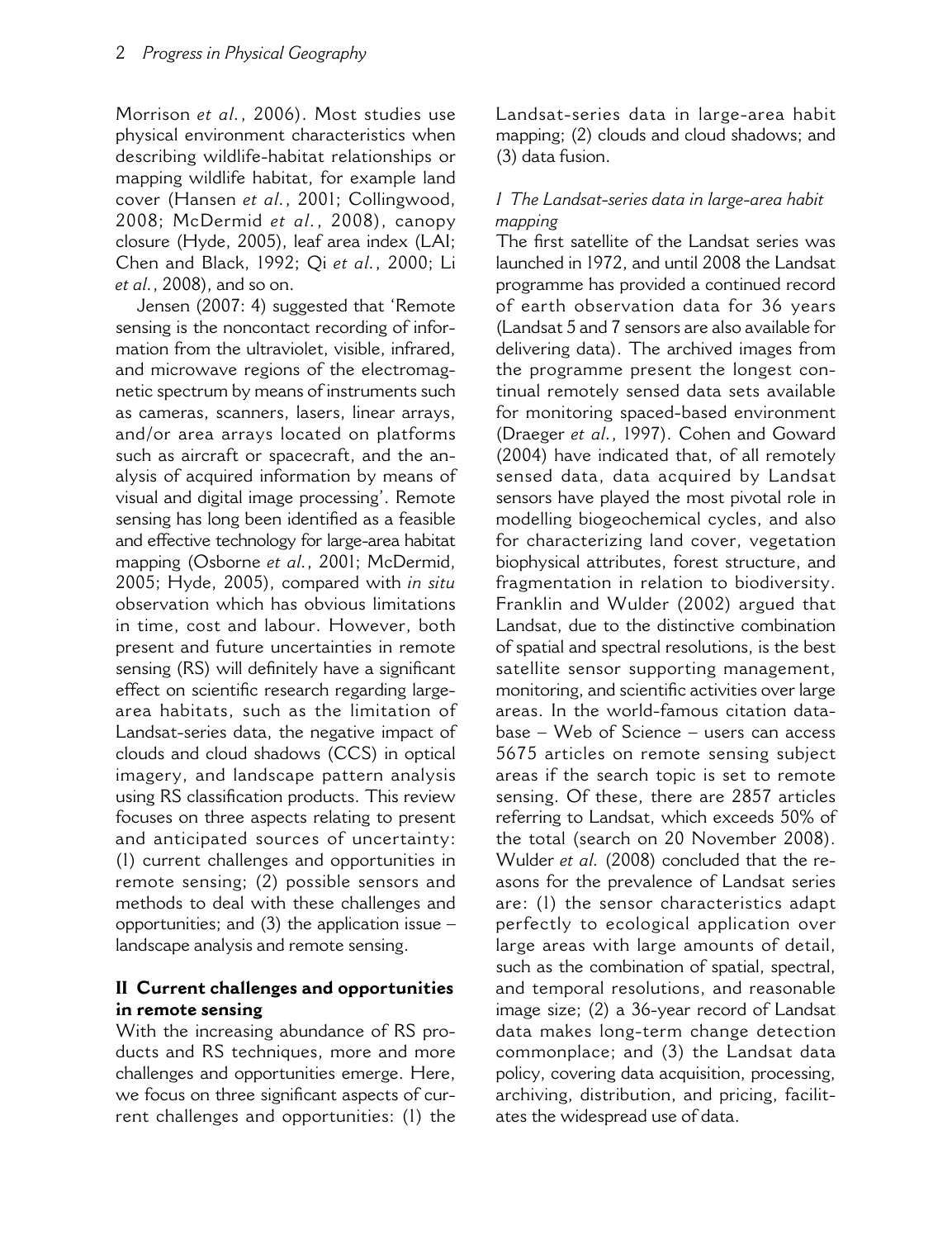However, some of the Landsat characteristics restrict its application in large-area habitat mapping, including a 16-day temporal resolution, 180 km image size, and the gap of Landsat continuity. More specifically, the 16-day Landsat revisit cycle has limited Landsat's use for monitoring biodynamics (Ranson *et al.*, 2003; Roy *et al.*, 2008), and blocked the application for detecting rapid surface changes such as crop-growth monitoring and detecting intraseasonal ecosystem disturbance (Gao *et al.*, 2006; Pape and Franklin, 2008). The  $185 \times 185$  km image size is not always suitable for the large-area applications. For example, the Foothills Research Institute Grizzly Bear Program (FRIGBP, formerly called Foothills Model Forest Grizzly Bear Research Program), initiated in 1999, is using Landsat-based products to study the relationships between landscape conditions, landscape change (human-caused), and health in grizzly bears in Alberta, Canada (Stenhouse, 2008). But the total study area should cover 273,071 km $^2$  (Kansas, 2002), and the 185  $\times$  185 km size is not big enough to cover the area in a study period. Therefore, the researchers developed mosaic methods (McDermid *et al.*, 2008) to combine land-cover maps from different years forming a large map of the whole study area (ie, first divide the whole study area into several subunits; then classify a subunit per year; finally combine all of the subunits together). This classified map as a whole, cannot, however, present the updated situation of land cover, because the map of the first subunit was generated in 1999, and that of the last one in 2007 (McDermid *et al.*, 2008). It is a major problem for subsequent users, such as resource managers and ecologists.

In addition, after mapping the Earth's surface for over 30 years to meet a wide range of information needs (Chander, 2007), a gap in Landsat continuity appears unavoidable before the Landsat Data Continuity Mission data is potentially available in approximately December 2012 (as revealed by the National Aeronautics and Space Administration, NASA). The Landsat 5 TM (Thematic Mapper) sensor has been in orbit for more than 24 years, far exceeding its design life of four years, and continues to provide quality data products. Its duty cycle has been reduced and could systematically fail at any time because of the instruments' age (Chander, 2007) – note problems with the solar array drive mechanism in 2005 (Wulder *et al*., 2008). The Landsat 7 ETM+ (Enhanced Thematic Mapper Plus) sensor failed the Scan Line Corrector (SLC) in 2003, and should have retired in 2004 (Chander, 2007). It is likely that both satellites will run out of fuel before the end of 2010 (Chander, 2007).

#### *2 Clouds and cloud shadows*

Remote sensing demonstrates a high quality of performance in many applications on account of global and repetitive measurement capability, such as scene analysis, land-use classification, landscape ecological change detection, terrain modelling, etc. However, regardless of the variety of uses for remote sensing images, the first goal is to extract landscape information from the satellite images (Tseng *et al.*, 2008). Unfortunately, two-thirds of the Earth's surface is always covered by clouds throughout the year (Wang *et al.*, 1999), causing serious problems in optical wavelength remote sensing (Wang *et al.*, 1999). Esche *et al.* (2002) also stated that since approximately 50% of the earth is covered in cloud at any given time, one of the most significant challenges in creating repeatable and robust classifications is understanding and appropriately addressing cloud contamination. Since clouds and the shadows they cast blur the optical imagery, many of the applications are impeded. For example, cloud shadow affects the accuracy of vegetation estimates, and cloud cover affects the climate system over a broad range of time and space scales (Simpson and Stitt, 1998). Asner (2001) studied cloud cover in Landsat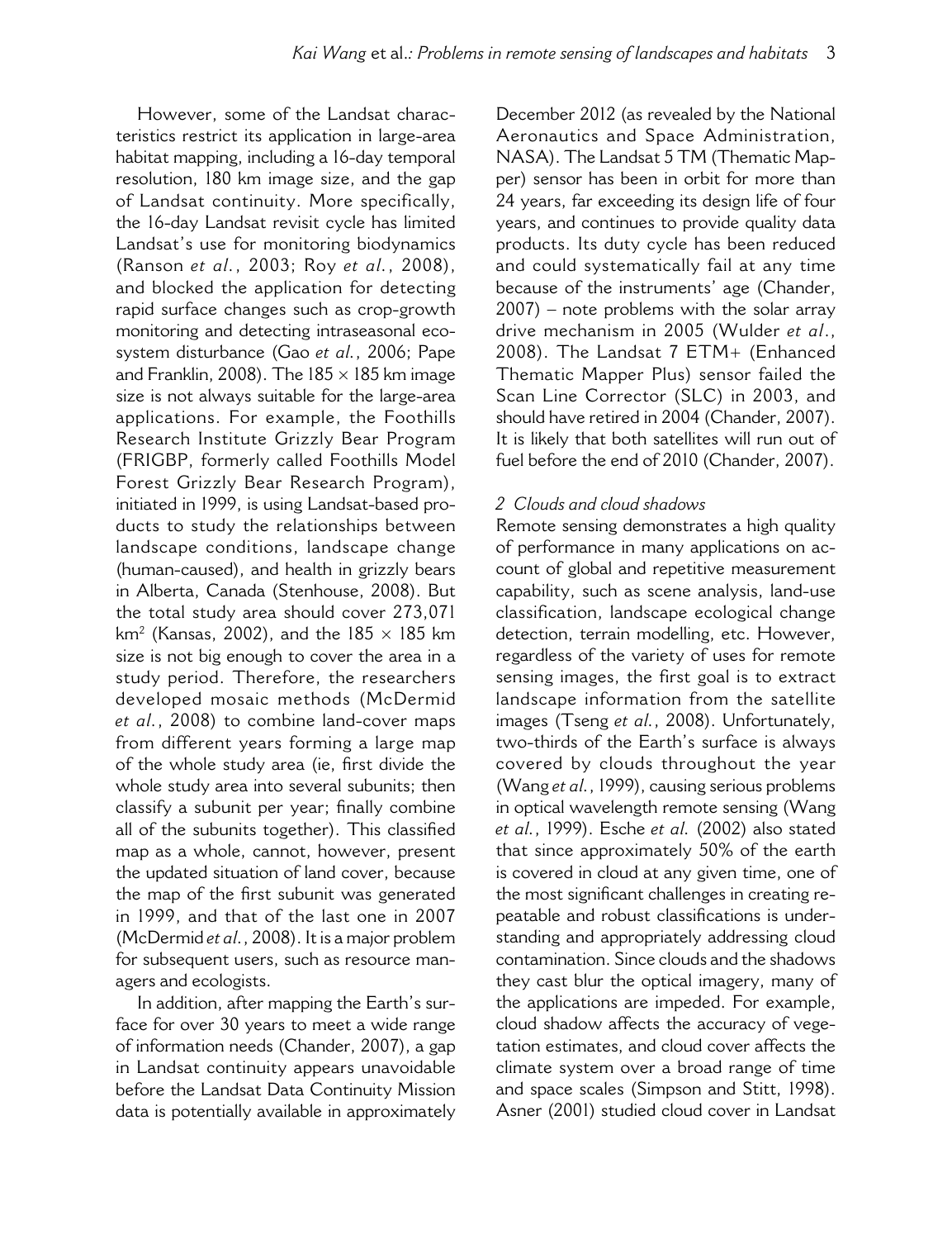observations of the Brazilian Amazon and identified that clouds are a major obstacle to optical remote sensing of humid tropical regions.

Many researchers have attempted to detect clouds and the corresponding cloud shadows so as to eliminate cloud contamination producing cloud-free imagery, such as Tseng *et al.* (2008), Chen (2001), and Wang *et al.* (1999). However, numerous obstacles still exist. For example, Chen (2001) stated that the thin cloud and cloud shadow pixels had similar reflectance ranges to the cloud-free pixels; in particular, both cloud shadow and water pixels had a very similar reflectance range, and Griffin et al. (2003) indicated that bright surface features such as snow, ice, and sand can easily be mistaken for cloud features in the visible portion of the spectrum. Even though the locations of clouds can be detected, it is still difficult to estimate the locations of their corresponding shadows (Wang *et al.*, 1999). This is because, in some cases, the clouds and their shadows are likely to be separated by a considerable distance. The locations of shadows in the image depend on the distances of the corresponding clouds from the ground and the incidence angle of the sunlight at that time (Wang *et al.*, 1999). In addition, Esche *et al.* (2002) pointed out that the location of clouds in the scene may have an impact on the classification algorithm.

## *3 Data fusion*

Earth observation satellites provide data that covers different portions of the electromagnetic spectrum at different spatial, temporal, and spectral resolutions. For the full exploitation of increasingly sophisticated multisource data, data fusion emerged as a new topic in the late 1980s (Gamba and Chanussot, 2008). Fused images may provide more information since data with different characteristics are combined, and consequently more reliable results obtained. A good example is the fusion of images acquired by optical sensors with data from radar sensors. Optical images reflect the spectral information of the target illuminated by sunlight, and radar intensities are sensitive to the target roughness (texture) and vertical characteristics. The fusion of these disparate data contributes to the understanding of the objects observed (Pohl and van Genderen, 1998).

*a Definition of data fusion*: A general definition of remotely sensed data (image) fusion is given as 'the combination of two or more different images to form a new image by using a certain algorithm' (Pohl and van Genderen, 1998: 825). Data fusion can be categorized into three groups according to the processing level where the fusion takes place: pixel, feature, and interpretation level (Figure 1). Pixel level fusion refers to the merging of measured physical parameters at the lowest processing level. It requires raster data that are at least co-registered and geocoded. Fusion at the feature level is performed after the extraction of objects recognized in the various data sources. The recognized object is called a feature, which correspond to characteristics extracted from raw images. Interpretation level fusion uses value-added data to reinforce common interpretation and furnish a better understanding of the observed data. In this level, input images are processed individually for information extraction.

Apart from the processing levels, data fusion can be applied to various types of data sets:

- single sensor for temporal, eg, multitemporal analysis of ERS-1 (European Remote Sensing satellite) SAR (Synthetic Aperture Radar) images over land areas (Weydahl, 1993);
- multisensor for temporal, eg, VIR/SAR image fusion (Pohl and van Genderen, 1995);
- single sensor for spatial, eg, pansharpening, ie, high/low resolution panchromatic/multispectral images (Ranchin and Wald, 2000);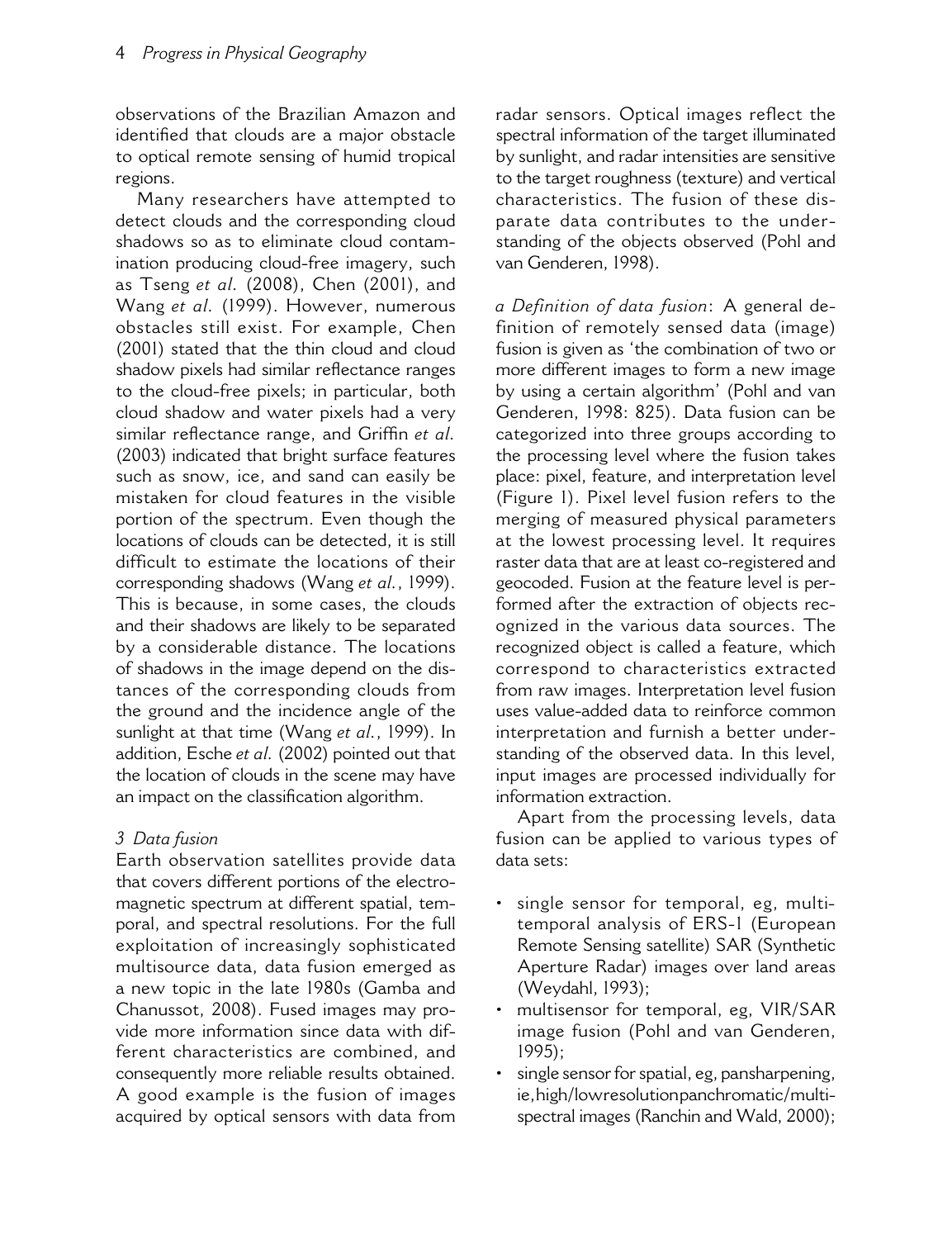

**Figure 1** Processing level of data fusion *Source*: Adapted from Pohl and van Genderen (1998).

- multisensor for spatial, eg, Landsat/ MODIS (Moderate Resolution Imaging Spectroradiometer) (Gao et al., 2006);
- multisensor in single date, eg, ERS-1/ERS-2 (Guyenne, 1995);
- remote sensing data with ancillary data, eg, terrain data (Carpenter *et al*., 1997).

*b Purpose of data fusion:* Data fusion is used to combine multisource image using certain fusion algorithms. It can integrate disparate and complementary data to improve image resolution in spatial, temporal or/and spectral aspects, and consequently to lead to more accurate data (Keys *et al.*, 1990) and increased utility (Rogers and Wood, 1990). More specifically, the data fusion is applied to digital imagery in order to:

- sharpen images (Ranchin and Wald, 2000);
- improve co-registration (Leprince *et al.*, 2007);
- provide stereo-viewing capabilities for stereophotogrammetry (Bloom *et al.*, 1988);
- complement data sets for improving classification accuracy (Chanussot et al., 2006);
- detect temporal change (Gao *et al.*, 2006);
- substitute missing information (eg, cloud issue in MS image, or shadows in radar image) in one image with signals from another sensor image (Hegarat-Mascle *et al.*, 1998).

The following points describe the purpose in more detail.

- (1) *Pansharpening*. High-resolution panchromatic imagery is fused with lowresolution multispectral image data. These synthetic images looks like multispectral (MS) images observed with a sensor at the higher resolution (Ranchin and Wald, 2000).
- (2) *Improvement of co-registration*. The input images might come from multiple platforms, multiple sensors on board the same instrument, ancillary data sources, and so on. This situation usually requires the user to work on multisensor or multitemporal data sets simultaneously. The first problem encountered is coregistration, which remains a crucial step in numerous applications and still generates much critical attention (Wong and Clausi, 2007).
- (3) *Provide stereo-viewing capabilities for stereophotogrammetry*. VIR/VIR (different spatial resolution), SAR/SAR (multiple incidence angles), and VIR/SAR were successfully fused to create stereo data sets. Bloom *et al.* (1988) demonstrated the stereophotogrammetry with combined SIR-B (Shuttle Imaging Radar-B) and Landsat TM images, and Gelautz *et al.* (2003) derived and compared radar stereo and interferometric DEMs (digital elevation models) using a Radarsat stereo pair, and Radarsat and ERS-2 interferometric data.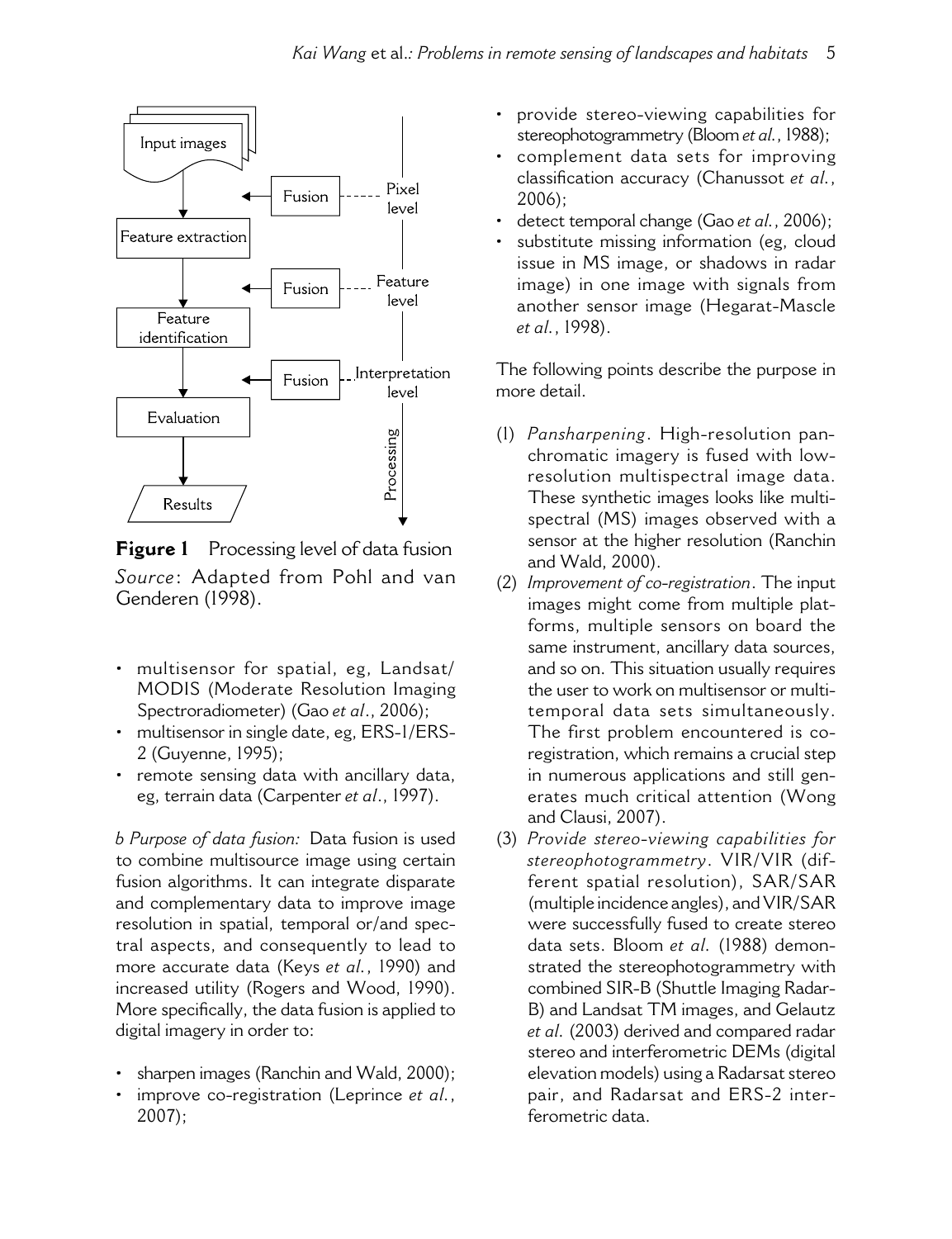- (4) *Improvement of classification accuracy*. Images from microwave and optical sensors offer complementary information that helps in discriminating the different classes.
- (5) *Detection of temporal change*. For example, Landsat's temporal resolution is 16 days, which is too long for detecting the vegetation change in temporal scale. Because MODIS has a daily revisit capability, fusion of Landsat and MODIS can help resolve this problem.
- (6) *Substitution of missing information*. The images acquired by satellite sensors are influenced mainly by the carrier frequency of the electromagnetic waves. It is well known that the optical imagery is subject to interference from clouds, and thus the shadows of the clouds block the interpretability of the imagery. Radar imagery, on the other hand, suffers from severe geometric distortions and speckle due to its side-looking geometry. Therefore there is a big need and prospect to combine different images acquired by the same or by different instruments.

#### **III Possible sensors and methods for the challenges and opportunities**

Newly advanced sensors and methods are increasing the probability of tackling the aforementioned problems, and providing great opportunities for new interpretative research and applications.

#### *1 Possible sensors for large-area habitat mapping*

As mentioned above, the limitations of Landsat suggest that alternative imagery should be tested for its suitability in wildlife habitat mapping. Currently available satellitebased imagery can be divided into three categories based on its relationship between scale and spatial resolution: low spatial resolution imagery (optical applications are most suitable for studying phenomena that vary over hundreds or thousands of metres (small scale), eg, NOAA (National

Oceanic and Atmospheric Administration) AVHRR (Advanced Very High Resolution Radiometer), EOS (Earth Observing System) MODIS, and SPOT (Satellite Pour l'Observation de la Terre) VEGETATION sensor data); medium spatial resolution imagery (optical applications are most suitable for studying phenomena that vary over tens or hundreds of metres (medium scale), eg, Landsat, SPOT, IRS (Indian Remote Sensing satellite) sensor data); and high spatial resolution imagery (optical applications are suitable for studying phenomena that vary over centimetres to metres (large scale), eg, aerial remote sensing platforms, IKONOS, and QUICKBIRD-2 sensor data; Franklin and Wulder, 2002).

Among these three categories of satellite imagery, Franklin and Wulder (2002) have pointed out that medium spatial resolution satellite imagery might be suitable for largearea land-cover mapping. Medium spatial resolution imagery can provide detailed information to compare with coarse-resolution imagery, and simultaneously guarantee large enough image size for large-area mapping to high-resolution imagery. The challenge on Landsat-series data may be avoided if information from satellites such as those listed in Tables 1 and 2 are tested and proven capable of delivering the information required. Figure 2 links the optical imagery properties listed in Table 1 to their specific habitat applications. Taking land-cover classification as an example, spatial and spectral resolution can guarantee sufficient tone, size, shape, and texture information for classification with required accuracy. In addition, image size can determine whether the image will cover the total study area. However, spatial resolution and image size have a negative relationship, which means that high spatial resolution corresponds to a small image size and vice versa. Therefore, users have to compromise according to their objectives. For radar sensors, polarization is an exclusive property compared to optical sensors. It also provides useful information for a variety of applications (Table 3).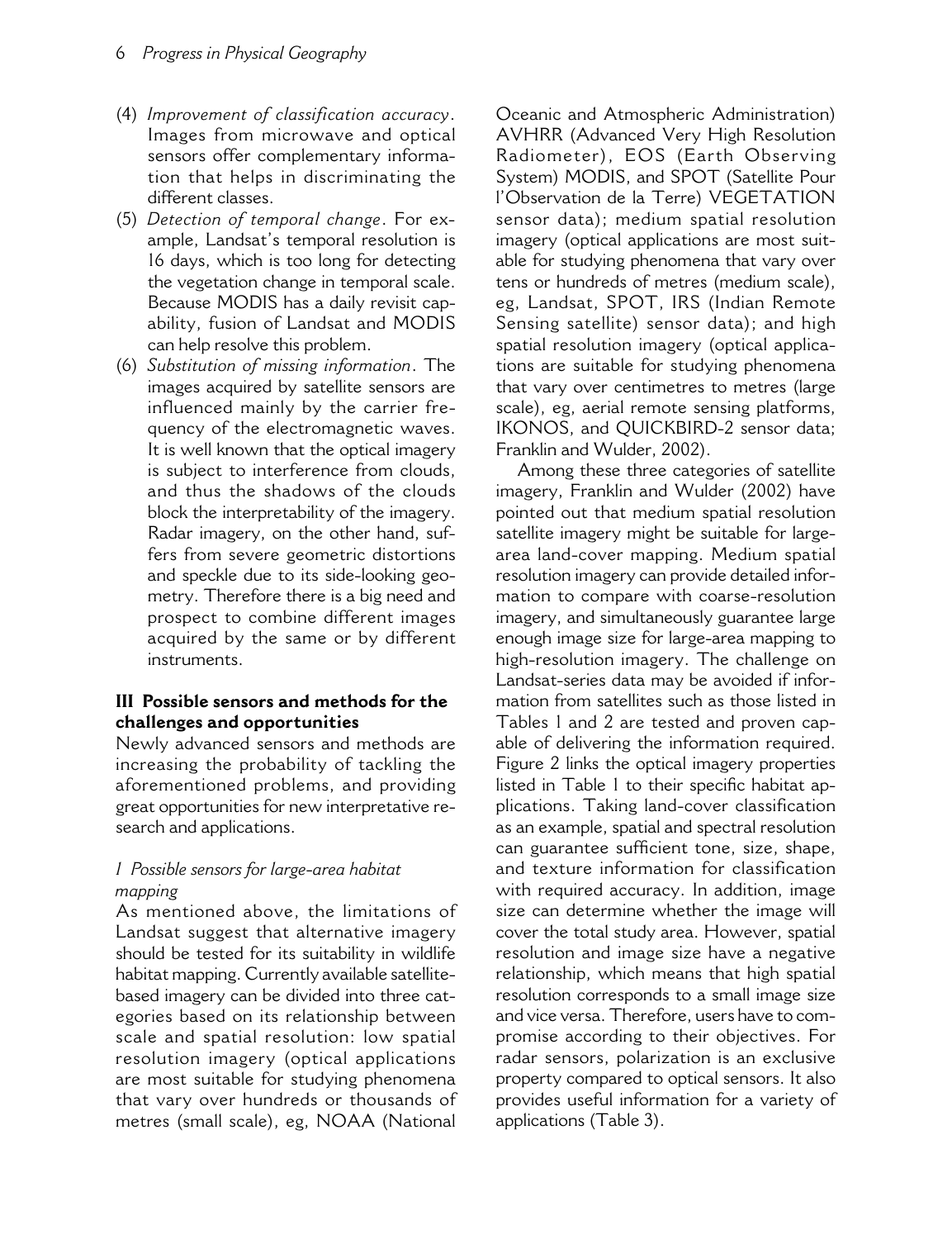| Medium resolution<br>sensors            | Spatial<br>resolution $(m)^a$ | Swath (km) | Spectral<br>resolution (nm) | Temporal coverage    | Revisit (day) |
|-----------------------------------------|-------------------------------|------------|-----------------------------|----------------------|---------------|
| IRS-P6<br>(Resourcesat-1)<br>(LISS III) | 23.5                          | 141        | 520-1700                    | 2003 to Present      | 24            |
| SPOT 4 (HRVIR)                          | 20                            | 60         | 500-1750                    | 1998 to Present      | $1 - 3$       |
| SPOT 5 (HRG)                            | 10 (MS); 20<br>(SWIR)         | 60         | 500-1730                    | 2002 to Present      | $1 - 3$       |
| CBERS-1 and -2                          | 20                            | 120        | 450-890                     | 1999/2003 to Present | 3             |
| Terra (ASTER)                           | 15                            | 60         | 530-1165                    | 1999 to Present      | 16            |
| $EO-I (ALI)$                            | $10$ (Pan); $30$<br>(MS)      | 37         | 433-2350                    | 2000 to Present      | 16            |
| ALOS (AVNIR-2)                          | 10                            | 70         | 420-890                     | 2006 to Present      | 2             |
| DMC (SLIM-6)                            | 22/32                         | 600        | 520-990                     | 2002 to Present      |               |

**Table 1** Possible medium-resolution optical sensors

a MS = multispectral; SWIR = shortwave infrared; Pan = panchromatic.

| Sensors                            | Spatial<br>resolution (m)                              | (km <sup>2</sup> )      | Footprint Polarization                                                            | Temporal<br>coverage | Revisit<br>(day) |
|------------------------------------|--------------------------------------------------------|-------------------------|-----------------------------------------------------------------------------------|----------------------|------------------|
| TerraSAR-X<br>$(X$ -band $)$       | 18                                                     | $100*150$               | Single VV or HH                                                                   | 2007 to Present      | 2.5              |
| ERS-2 (C-band)                     | 25                                                     | $100*100$               | VV                                                                                | 1995 to Present      | $12 - 20$        |
| Radarsat-1<br>$(C$ -band)          | 25/30                                                  | $100*100/$<br>$150*150$ | <b>HH</b>                                                                         | 1995 to Present      | $1 - 3$          |
| Radarsat-2<br>$(C$ -band)          | $26.8 - 18.0 \times 24.7$<br>$40.0 - 19.2 \times 24.7$ | $100*100/$<br>$150*150$ | Single (HH or VV or<br>$HV$ or $VH$ ) or $Dual$ (( $HH +$<br>$HV)$ or $(VV + VH)$ | 2007 to Present      | 1.5              |
| ALOS PALSAR<br>(L-band)            | 44-7/88-14                                             | $40 - 70*$<br>$40 - 70$ | $(HH or VV)$ or $(HH+HV)$<br>or $VV+VH$ )                                         | 2006 to Present      | 2                |
| <b>ENVISAT ASAR 30</b><br>(C-band) |                                                        | $100*100$               | $(HH or VV)$ or $(VV+HH)$<br>or $HH+HV$ or $VV+VH$ )                              | 2002 to Present      | 4                |

|                     | <b>Table 3</b> Radar polarization and potential application (adapted from Radarsat-2) |
|---------------------|---------------------------------------------------------------------------------------|
| Information, 2009a) |                                                                                       |

| Polarization | Application                                  |                                                                                                   |                                                |  |
|--------------|----------------------------------------------|---------------------------------------------------------------------------------------------------|------------------------------------------------|--|
|              | Forest                                       | Hydrology                                                                                         | Agriculture                                    |  |
| Single       | Fire-scar mapping; low<br>biomass estimation | Soil moisture; wetland detection;<br>shoreline mapping                                            | Crop canopy volume<br>and structures; land use |  |
| Dual         | Clear-cut mapping                            | Mapping of surficial deposits and rock Crop discrimination<br>units; tidal and near shore mapping |                                                |  |
| Ouad         | structure estimation                         | Stand age retrieval; forest Snow; wetland classification                                          | Crop condition mapping;<br>crop yield mapping  |  |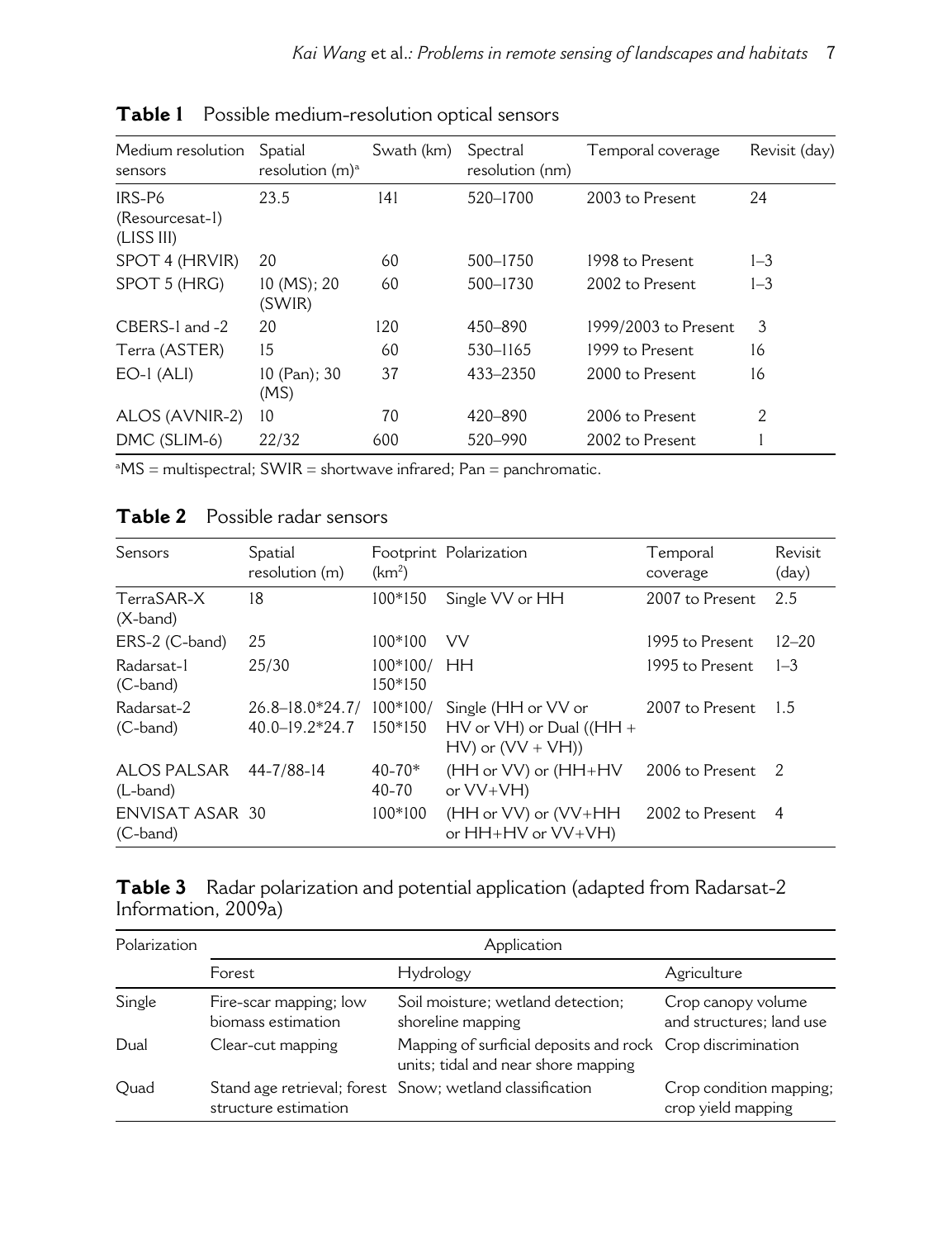

**Figure 2** Linkage of optical imagery properties and habitat applications

*a DMC (SLIM-6)*: The Disaster Monitoring Constellation (DMC) was designed as a proof of concept constellation (Table 4), capable of obtaining multispectral images of any part of the world every day. Surrey Linear Imager – 6 Channels (SLIM-6) is a dual bank linear push broom imager utilizing the orbital motion of the DMC platform to capture radiation reflected from the Earth's surface (Crowley, 2008). SLIM-6 has three bands, ie, NIR (0.77–0.90 µm), Red (0.63–  $0.69 \,\mu m$ ), and Green  $(0.52 - 0.60 \,\mu m)$ , which are equivalent to Landsat TM or ETM+ band 4, band 3, and band 2, respectively. The combination of the above sensor characteristics can support DMC imagery to be used for extensive practical applications. For example, its 32 m spatial resolution and three spectral bands are analogous to the Landsat TM and ETM+ data, which allows image users to generate comparable remote sensing

products used in existing habitat mapping and ecological models. A one-day temporal resolution can satisfy the application of detecting rapid surface changes such as crop-growth monitoring and detecting intraseasonal ecosystem disturbance. Meanwhile, the high temporal resolution also promotes acquisition of good-quality imagery with limited cloud contamination. The sensor has been used in many applications including forest, agriculture, land-cover and habitat mapping, and flood or fire monitoring. It is especially suitable for large area land-cover mapping due to the 600 km swath width. The cost of purchasing DMC data ranges from  $0.018$  to  $0.164$  US dollars per  $km^2$  depending on desired data types (DMC International Imaging Ltd, 2008). The further exploitation of DMC data likely provides an appropriate data source to traverse the coming Landsat gap.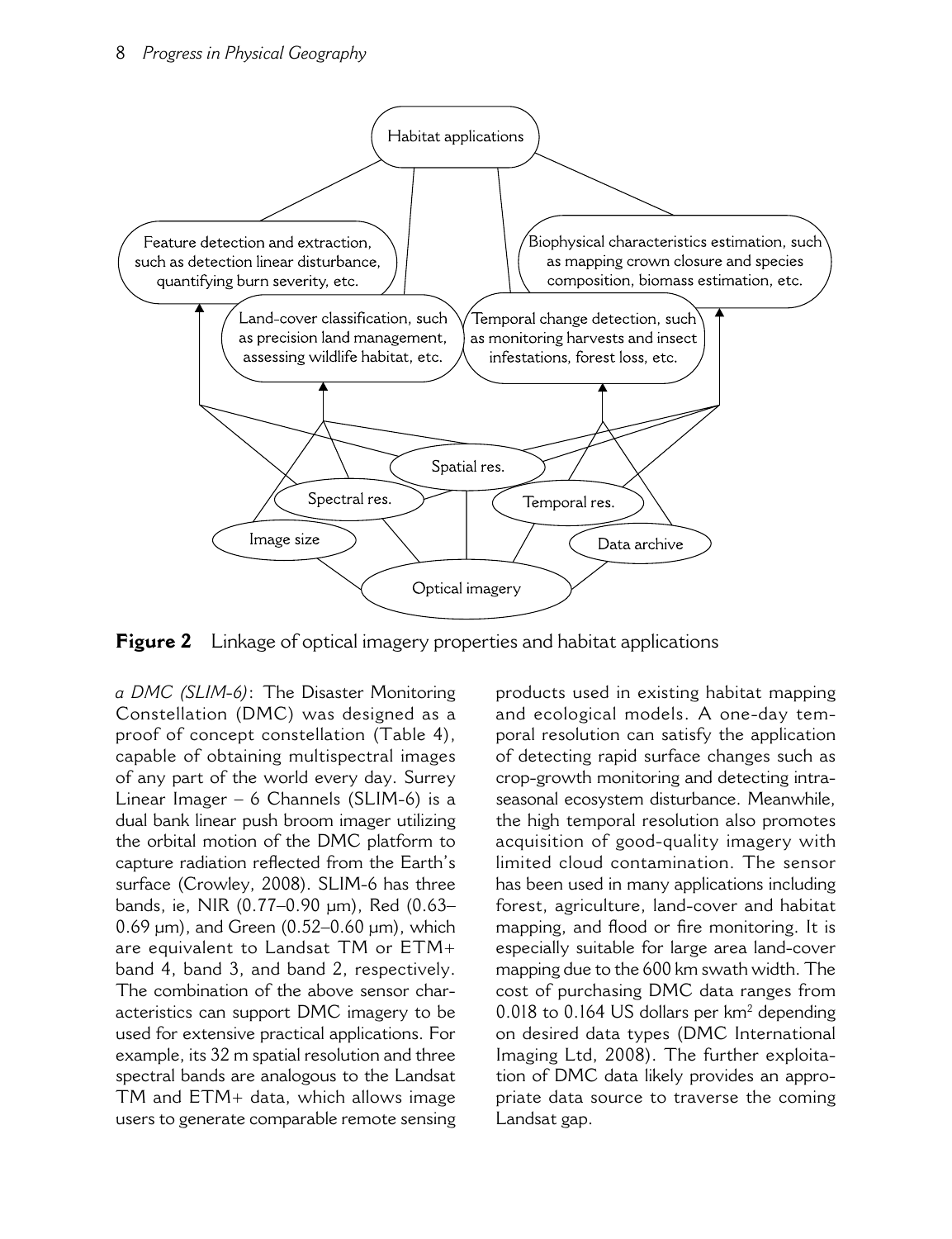| Designation         | Type       | Imager                    | Launch |
|---------------------|------------|---------------------------|--------|
| Alsat-1             | <b>DMC</b> | $32 \text{ m}$ MS         | 2002   |
| UK-DMC              | <b>DMC</b> | $32 \text{ m}$ MS         | 2003   |
| Nigeriasat-1        | <b>DMC</b> | $32 \text{ m}$ MS         | 2003   |
| Beijing-1           | $DMC+4$    | 32 m MS/4 m Pan           | 2005   |
| Deimos-1            | <b>DMC</b> | $22 \text{ m} \text{ MS}$ | 2008   |
| UK-DMC <sub>2</sub> | <b>DMC</b> | $22 \text{ m} \text{ MS}$ | 2008   |

**Table 4** Disaster Monitoring Constellation (DMC) on orbit (adapted from DMC International Imaging Ltd)

 $MS =$  multispectral; Pan  $=$  panchromatic.

*b ALOS PALSAR and Radarsat-2*: Radar, the acronym of radio detection and ranging, is based on the transmission of long-wavelength microwaves (eg, 3–25 cm) through the atmosphere and then recording the amount of energy backscattered from the terrain (Jensen, 2007). Radar remote sensing uses the microwave portion of the electromagnetic spectrum, from a frequency of 0.3 GHz to 300 GHz, or, in wavelength terms, from 1 m to 1 mm (Canada Centre for Remote Sensing, 2008). Most remote sensing radars operate at wavelengths from 0.5 cm to 75 cm (Canada Centre for Remote Sensing, 2008). The microwave frequencies have been arbitrarily assigned to different bands which are identified by letter. The most popular of these bands for use by imaging radars are included in Table 5 (Jensen, 2007). The capability to penetrate through cloud or into a surface layer is increased with longer wave-lengths, eg, L-band radar sensors have better penetration than the C-band sensors. However, radars operating at wavelengths greater than 2 cm are not significantly affected by cloud cover (Canada Centre for Remote Sensing, 2008). Jensen (2007) summarized the primary advantages of radar as follows:

- (1) certain microwave frequencies will penetrate clouds, allowing all-weather remote sensing;
- (2) it allows synoptic views of large areas for mapping from 1:10,000 to 1:400,000

and satellite coverage of cloud-shrouded countries is possible;

- (3) coverage can be obtained at userspecified times, even at night;
- (4) it permits imaging at shallow look angles, resulting in different perspectives that cannot always be obtained using aerial photography;
- (5) it senses in wavelengths outside the visible and infrared regions of the electromagnetic spectrum, providing information on surface roughness, dielectric properties, and moisture content.

The Phased Array type L-band Synthetic Aperture Radar (PALSAR) on board Advanced Land Observing Satellite (ALOS) is an enhanced version of the JERS-1 SAR (Japanese Earth Resources Satellite), launched in January 2006 by the Japanese Aerospace Exploration Agency (Rosenqvist *et al.*, 2007). It is a fully polarimetric instrument, which operates in L-band with 1270 MHz (23.6 cm) centre frequency and 14 and 28 MHz bandwidths. PALSAR operates in single-polarization (HH or VV), dualpolarization (HH+HV or VV+VH), or quadpolarization mode, and the nominal ground resolution is  $\sim$ 10 and  $\sim$ 20 m in the singleand dual-polarization modes, respectively, and ~30 m in quad-pol mode (Rosenqvist *et al.*, 2004). It can also operate in a coarse, 100 m, resolution ScanSAR mode, with singlepolarization (HH or VV) and 250–350 km swath width (Rosenqvist *et al.*, 2004).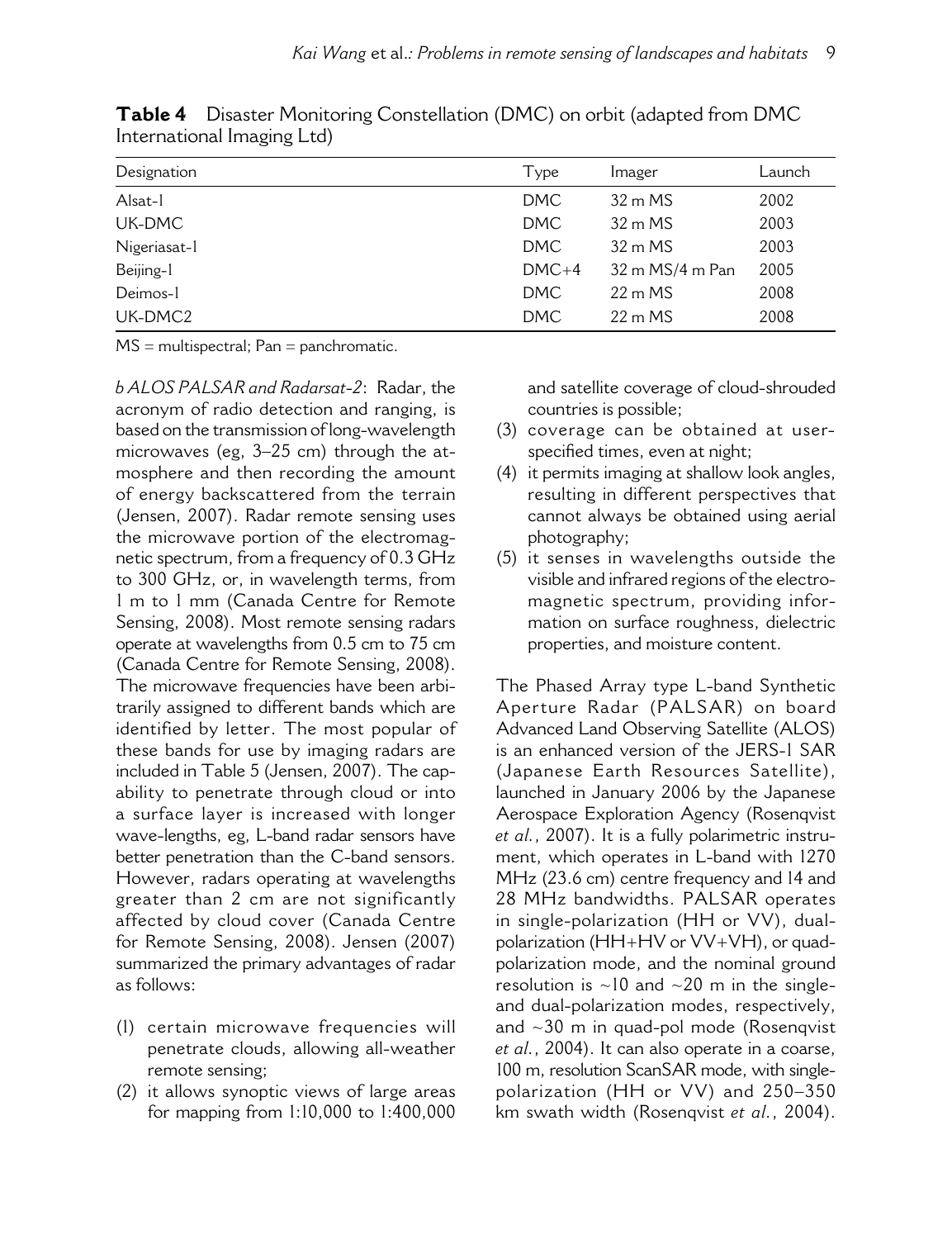| Band designations<br>(common wavelengths) | Wavelength (cm) | Frequency (GHz) | Typical sensors    |
|-------------------------------------------|-----------------|-----------------|--------------------|
| $X$ (3.0 and 3.2 cm)                      | $2.4 - 3.8$     | $12.5 - 8.0$    | <b>CV-580 SAR</b>  |
| $C(5.6 \text{ cm})$                       | $3.9 - 7.5$     | $8.0 - 4.0$     | ERS-1 and RADARSAT |
| $S(8.0, 9.6, 12.6$ cm)                    | $7.5 - 15.0$    | $4.0 - 2.0$     | Almax <sup>a</sup> |
| L $(23.5, 24.0, 25.0 \text{ cm})$         | $15.0 - 30.0$   | $2.0 - 1.0$     | SEASAT and PALSAR  |
| $P(68.0 \text{ cm})$                      | $30.0 - 100$    | $1.0 - 0.3$     | NASA/JPL AIRSAR    |

**Table 5** Bands for use by imaging radars

a The Almaz programme was a series of military space stations (or 'Orbital Piloted Station' – OPS) launched by Russia.

Until now, PALSAR was the only available spaceborne L-band SAR with quad-pol mode to exist. Surface features can be readily discriminated if radar wavelength is matched to the size of the features (Canada Centre for Remote Sensing, 2008). Consequently, the L-band is much better in geology mapping, and the corresponding low frequency is better for detecting water under closed canopies (Canada Centre for Remote Sensing, 2008). In theory, quad-pol has more inherent information per pixel than dual- and single-pol, and so quad-pol data should produce more accurate products. PALSAR images have been successfully used for scientific researches on, for example, earthquake (eg, Lubis and Isezaki, 2009; Jin and Wang, 2009), ice sheet (eg, Rignot, 2008), hydrology (eg, Paillou *et al.*, 2009), and soil science (eg, Takada *et al.*, 2009).

RADARSAT-2 (R-2) is the follow-on mission to RADARSAT-1 (R-1) designed to assure continuity of the supply of radar data, launched in December 2007 by the Canadian Space Agency (CSA) and MacDonald Dettwiler and Associates Ltd (MDA). However, the R-2 represents a significant evolution from R-1 in aspects of spatial resolution, polarization, and look direction (Table 6). With these advanced features, it is believed that R-2 can be used in many relevant application areas, such as improving resource management operations in the areas of ice and oceans, agriculture, geology, and hydrology, and supporting

the global effort to improve environmental quality through environmental planning, assessment, and management (Morena *et al.*, 2004). More specific to applications in forestry, R-2's array of beam modes and polarimetric capabilities is likely to provide significant steps forward in the detection of structural differences between forests, and offer greater potential for burn mapping. For example, ultra-fine beam mode provides increased accuracy of boundary placement; HV or VH single-pol likely provides the best potential for burn mapping since it is sensitive to structural damage incurred by the forest canopy (Radarsat-2 Information, 2009a). High-resolution data from RADARSAT-2, such as  $3$  m ultra-fine mode data or  $12$  m fine quad-pol mode data, offers the potential to improve forest-type mapping using textural analysis (Radarsat-2 Information, 2009a). In the context of geology, R-2's ultra-fine resolution and fully polarimetric capabilities can provide benefits such as more detailed mapping of terrain features or fine geological structures, better identification of structural features and improved discrimination of different geologic units (Radarsat-2 Information, 2009a).

#### *2 Methods for detection and removal of clouds and their shadows*

In general, cloud cover is the unwanted information in optical images (Tseng *et al.*, 2008). In this context, if complementary information can be found to replace cloud- and cloud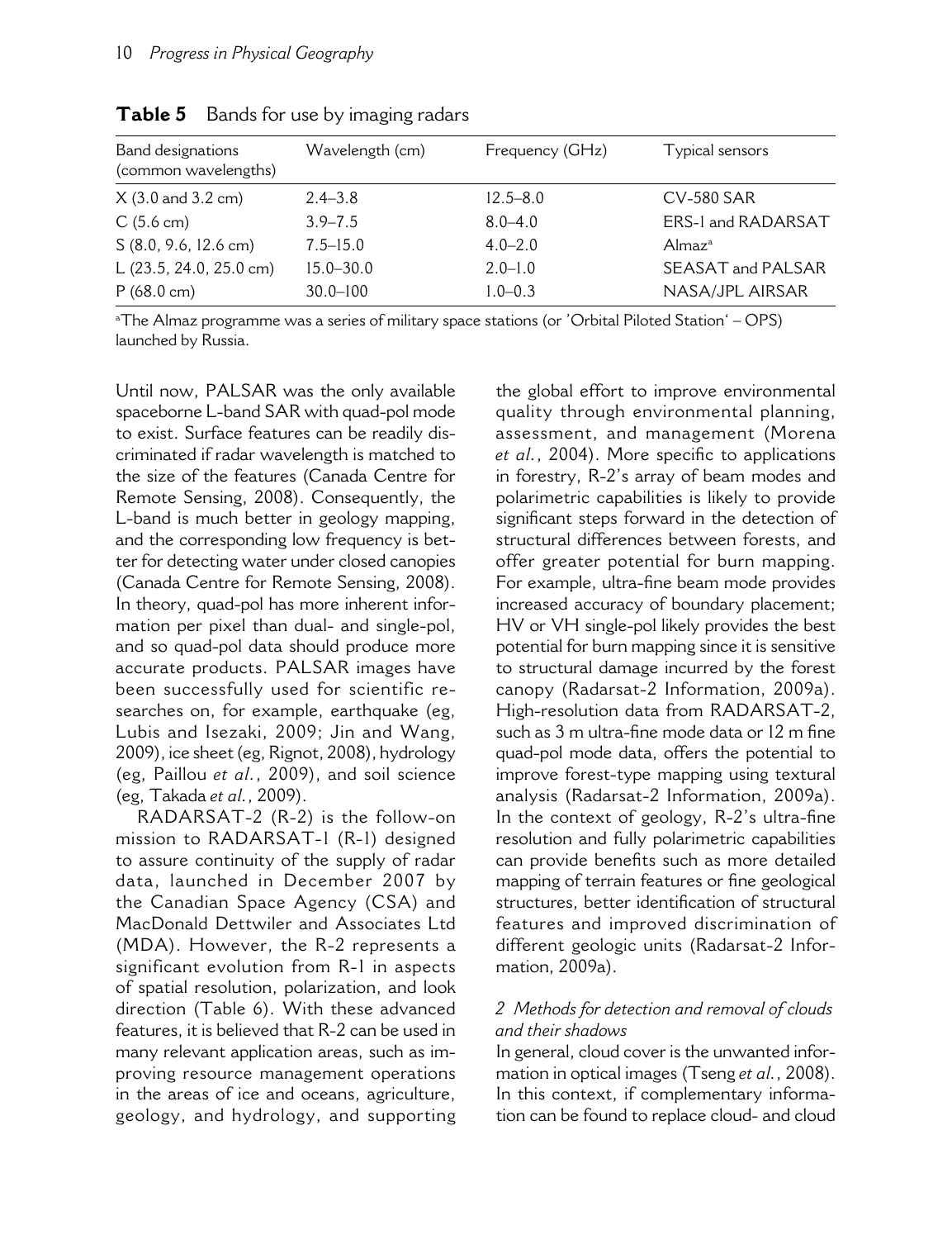| Items              | Characteristics                               | Specifics                                                                                                                                                |
|--------------------|-----------------------------------------------|----------------------------------------------------------------------------------------------------------------------------------------------------------|
| Spatial resolution | $3 - 100$ m                                   | · Suite of spatial resolution options<br>accommodates a wide range of applications<br>• Ultra-fine beam will improve object detection<br>and recognition |
| Polarization       | HH, HV, VV and VH                             | • Better discrimination of various surface types<br>and improved object detection and recognition                                                        |
| Look direction     | Routine left- and right-<br>looking operation | · Increased revisit time for improved<br>monitoring efficiencies<br>• More responsive to user requests<br>• Antarctic mapping mission fully integrated   |

**Table 6** RADARSAT-2 innovations (adapted from Radarsat-2 Information, 2009b)

shadow-contaminated areas, the problem will be resolved to generate cloud-free images or map products. Multitemporal and radar images are considered a good choice to provide the complementary information (Hegarat-Mascle *et al.*, 1998; Wang *et al.*, 1999; Tseng *et al.*, 2008). The general steps of producing cloud-free images include image pre-processing (co-registration, correction of brightness, and image enhancement), detection of clouds and cloud shadows, and removal of clouds and their shadows (replacement). Many approaches have been developed to tackle obstacles at every step, but here we focus on reviewing the methods of detection and the removal of clouds and their shadows.

*a Detection of clouds and their shadows*: Simpson and Stitt (1998) developed the pixelby-pixel cross-track geometry of the scene and image analysis methods to detect cloud shadow in daytime AVHRR scenes over land. These methods are not suitable for removing clouds and their shadows in other satellite imagery (Meng *et al.*, 2009). However, the most frequently used method is one based on a threshold, of which the values may vary for images acquired at different time (Meng *et al.*, 2009). Chen (2001) stated clouds and their shadows can be detected using thresholds obtained from all five AVHRR (Advanced Very High Resolution Radiometer) channels as well as systematic mathematical expressions. The five channels involve the use of surface reflectance (channels 1 and 2) and thermal (channels 3, 4, and 5) data. Cloud detection is based on the characteristic that clouds are generally bright in the visible spectrum (channel 1) and/or cold in the infrared spectrum (channel 2) (Gutman, 1992), and highly reflective in channel 3 and/or relative cold in channels 4 and 5 (Yamanouchi and Kawaguchi, 1992). Chen (2001) tested different thresholds for the detection of clouds and their shadows in AVHRR imagery, and used the thresholds of 0.27 for channel 1, 223 K for channel 4 and  $0.8-1.6$  for the ratio of channel 2 reflectance, to channel 1 reflectance. Finally, the contaminated pixels are classed into thick clouds, thin clouds, optical cirrus, cloud edges and cloud shadows according to their impacts on normalized difference vegetation index (NDVI). However, thermal bands are not available for many of the popular sensors, such as SPOT and IRS.

With Landsat imagery, Automatic Cloud Cover Assessment (ACCA) can detect clouds over most of the earth's surface by their high albedo in the visible spectrum and by their cold temperatures (Choi and Bindschadler, 2004). However, it is prone to mix up clouds and ice sheets because both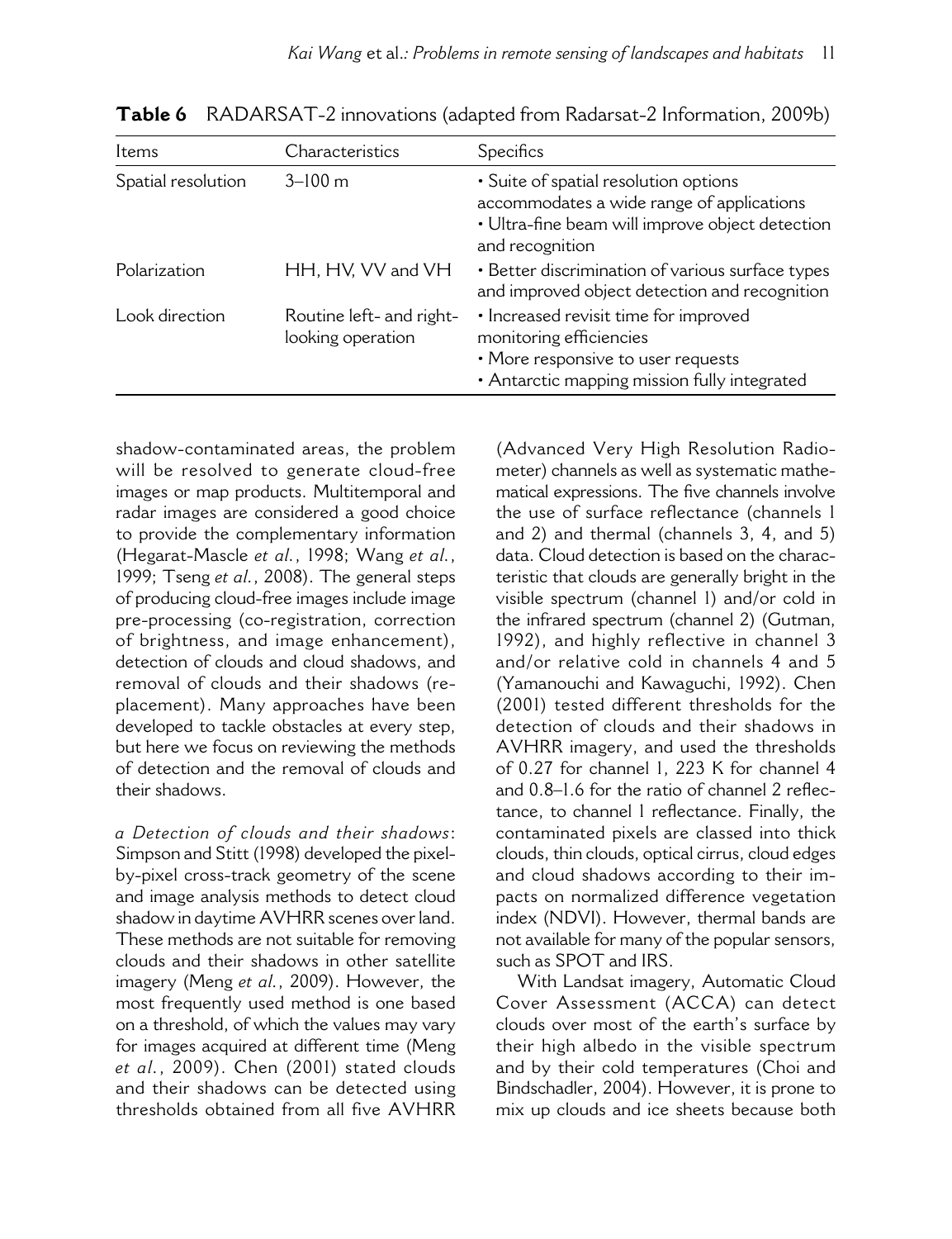targets are bright and temperature inversions in the atmosphere above the ice sheets are common. This leaves the surface colder than the clouds (Choi and Bindschadler, 2004). Thus, an approach using the normalized difference snow index (NDSI) was developed by Choi and Bindschadler (2004). Besides cloud detection, Wang *et al.* (1999) suggested it is difficult to detect the shadow regions because of the similar brightness values between shadows and their neighbours or some other regions. Therefore, Wang *et al.* (1999) applied wavelet transforms to detect shadow regions, because shadows reduced the local contrasts of the image, and the wavelet coefficients can measure the local contrasts of the image at different scales.

In addition, Griffin et al. (2003) developed a cloud-cover algorithm for application to EO-1 (Earth Observer-1) Hyperion hyperspectral data. The algorithm successfully discriminated clouds from surface feature such as snow, ice, and desert sand only utilizing six bands in the reflected solar spectral regions. Tseng *et al.* (2008) used the linear spectral unmixing method (LSU) to extract all of the cloud-cover pixels, but it cannot handle thin clouds and cloud shadow, and often confuses bright land surfaces as clouds.

*b Removal of clouds and their shadows*: Adapted from the Tseng *et al.* (2008) research, the methods of removal can be categorized into four general classes according to the source of complementary information: (1) using image statistical information to interpolate or treat the cloud as noise to remove (eg, Rossi *et al.*, 1994; Feng *et al.*, 2004); (2) using multispectral images to fuse and generate the cloud-free images (eg, Wang *et al.*, 2005); (3) using multitemporal images to fuse and generate the cloud-free images (eg, Wang *et al.*, 1999; Tseng *et al.*, 2008; Meng *et al.*, 2009); and (4) because radar images are not affected by clouds, using radar images can restore the cloud-covered area (eg, Thanh *et al.*, 2008).

An example from the first category, proposed by Feng *et al.* (2004), was called an improved homomorphism filtering method. This was based on the statistical characters of image information to remove cloud. Instead of filtering in the frequency field, it isolates the low-frequency component of the image representing cloud information by calculating neighbourhood averages in the spatial field. However, this method readily leads to the confusion of bright land-cover area and clouds; moreover, theoretically the denoising methods cannot completely recover the land covers blocked by the clouds (Tseng *et al.*, 2008). An example from the second category, proposed by Wang *et al.* (2005), encounters cloud contamination in all bands of multispectral images; in such a case, the clouds are also treated as noises and the similar results to these of the firstcategory methods are acquired (Tseng *et al.*, 2008). As a result, neither class of methods is likely to become mainstream in use.

More effort has gone into generating cloud-free composite images based on multitemporal methods. Wang *et al.* (1999) developed a scheme to remove clouds and their shadows from remotely sensed images of Landsat TM. The scheme uses the image fusion technique to automatically recognize and remove contamination of clouds and their shadows, and integrate complementary information into the composite image from multitemporal images. Tseng *et al.* (2008) generated cloud-free mosaic images from multitemporal SPOT images based on multidisciplinary methods, such as the multiscale wavelet-based fusion method. Meng *et al.* (2009) proposed an efficient approach, called closest spectral fit. This technique can avoid the spectral inconsistency between the substitution and original image, and it does not depend on the areas, the thickness, and the density of clouds and cloud shadows in the images.

The use of radar images to remove clouds and their shadows has rarely been studied,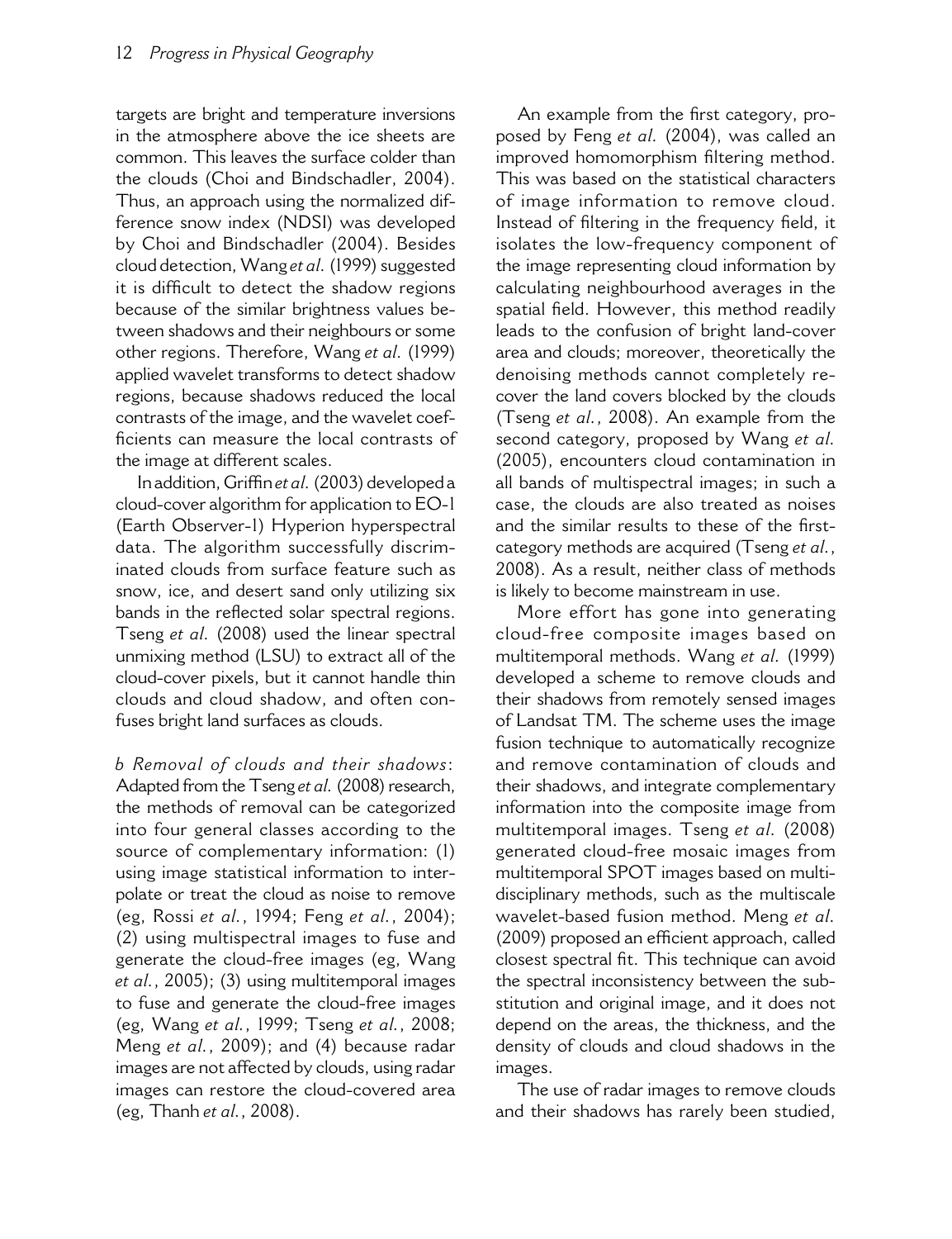largely because optical and radar sensors fall into totally different genera (Jensen, 2007), which may result in more complicated processing than using multitemporal methods. But the multitemporal methods require that cloudy areas in the base image should be cloud-free in the complementary image. Frequently it is impossible or extremely difficult to obtain a cloud-free complementary image, especially in tropical or cloud-prone areas. Most importantly, the Landsat imagery, with its low temporal resolution (16 days) is further limited when research objects change dramatically in a short time period. Hence, radar imagery has exclusive advantages in addressing the cloud issue when compared with multitemporal optical imagery. Thanh *et al.* (2008) achieved promising results on cloud removal of optical image using SAR data.

## *3 Fusion techniques of optical and radar imagery*

Optical and radar image fusion is always at the leading edge of remotely sensed data fusion. The relevant technology has become progressively more systematic. Figure 3 indicates the outline of fusion between optical and radar images. Generally, system error will be corrected by the providers of the data, but the data need to be subject to further radiometric processing using a filter or other algorithms. Radar images have a strong 'salt and pepper' phenomenon (ie, speckle). Therefore, speckle reduction is an elementary operation in processing, and some remote sensing professionals suggest first reducing speckle before geocoding (Dallemand *et al.*, 1993). Optical imagery acquisition is strongly influenced by atmospheric conditions and therefore needs correction. The next step



**Figure 3** Outline of optical and radar image fusion *Source*: Adapted from Pohl and van Genderen (1998).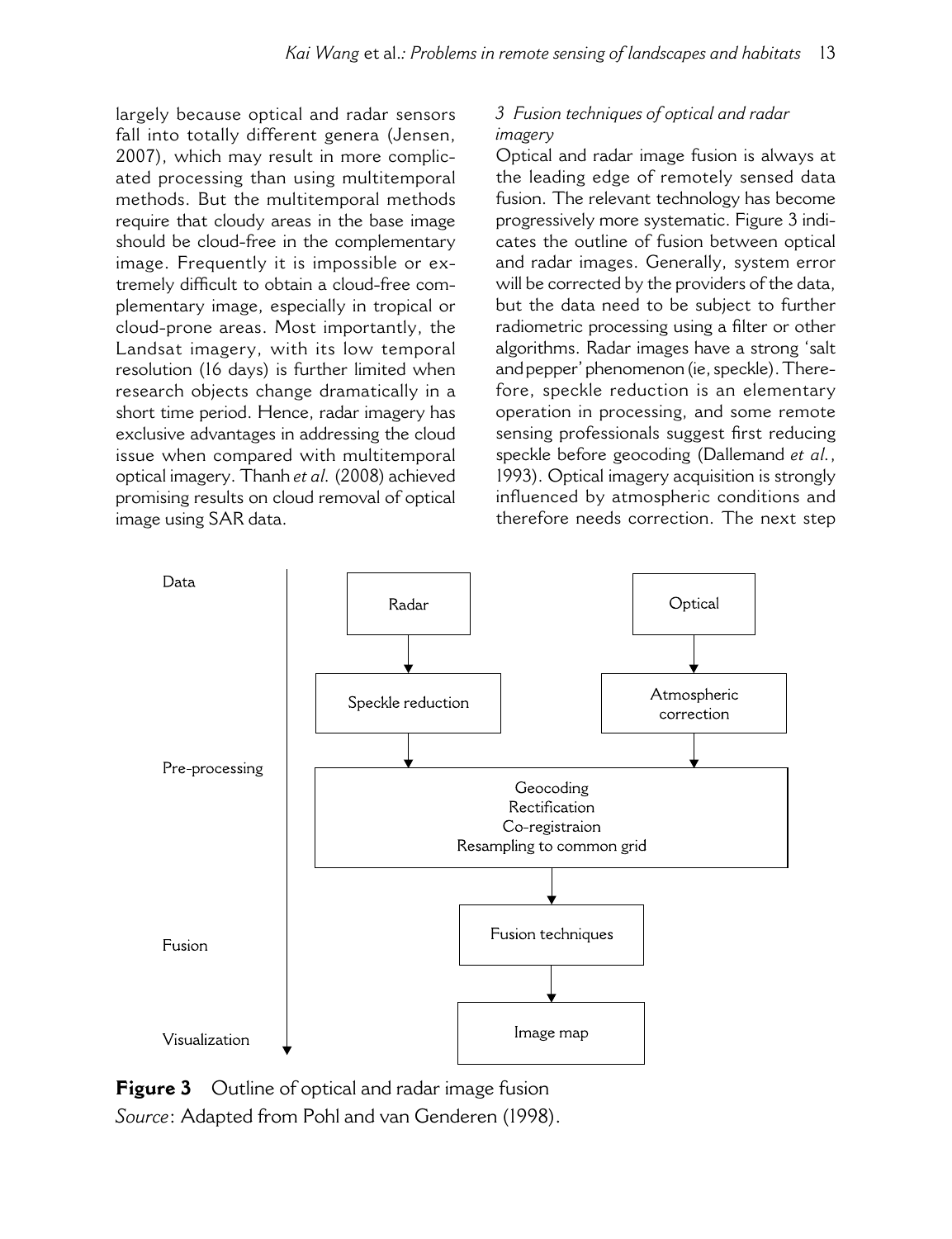is geocoding, or co-registration, because the techniques are sensitive to misregistration (Pohl and van Genderen, 1999). Data can then be fused according to the fusion techniques described below. However, if the image data are very different in spatial resolution, resampling from low to high resolution causes the data to appear blocky (Pohl and van Genderen, 1999). Therefore, Chavez (1987) recommended using a smoothing filter before image fusion  $-$  any spatial or spectral enhancement related to the application prior to image fusion will benefit the resulting fused image (Pohl and van Genderen, 1999).

In general, the fusion techniques can be categorized into two classes (Pohl and van Genderen, 1998): (1) colour-related techniques, such as colour composites (RGB), intensity-hue-saturation (IHS); (2) Statistical or numerical methods, such as principal component analysis (PCA), band combinations using arithmetic operators and others. Table 7 indicates the most successful

techniques for fusing images from Landsat, SPOT, ERS-1 and JERS-1 – Japanese Earth Resources Satellite; Pohl and van Genderen, 1999). Besides the typical techniques, more new techniques focus on the modelling and combination of fusion algorithms with the development of sensors and computation. For example, Farah *et al.* (2008) presented a semi-automatic approach based on casebased reasoning (CBR) to fuse images from ERS-2 and SPOT 4, and obtained encouraging results. Corbane *et al.* (2008) developed an algorithm consisting of a completely unsupervised procedure for processing pairs of co-registered SAR/optical images. Waske and van der Linden (2008) proposed a joint classification of multiple segmentation levels from multisensor imagery using SAR and optical data, and implemented this method based on a support vector machine (SVM). Garzelli (2002) proposed a method aiming to generate an integrated map which selects specific information from SAR data to be injected into the optical data based on

| Categorization              | Techniques        | Results                                                                                                                                                                             |
|-----------------------------|-------------------|-------------------------------------------------------------------------------------------------------------------------------------------------------------------------------------|
| Colour-related              | <b>RGB</b>        | Simple, and does not require CPU time-<br>intensive computations. RGB overlay protects<br>the contribution from optical imagery from<br>being greatly affected by speckle from SAR. |
|                             | <b>IHS</b>        | With the capability of allocating data from the<br>SAR to cloud-cover areas without having to<br>identify the clouds at an earlier stage, but will<br>reduce spatial detail.        |
| Statistical or<br>numerical | Band combinations | Improve the interpretation of the SAR data,<br>but depend very much on the appearance and<br>content of the SAR image. Do not solve the<br>cloud-cover problem.                     |
|                             | Brovey transform  | Successfully combine spectral information from<br>the VIR with texture from the SAR data.                                                                                           |
|                             | <b>PCA</b>        | Principal component SAR images show<br>potential for topographic mapping, especially<br>for the 3D impression of topography and<br>change detection.                                |

**Table 7** Typical techniques testing on fusion from optical and radar sensors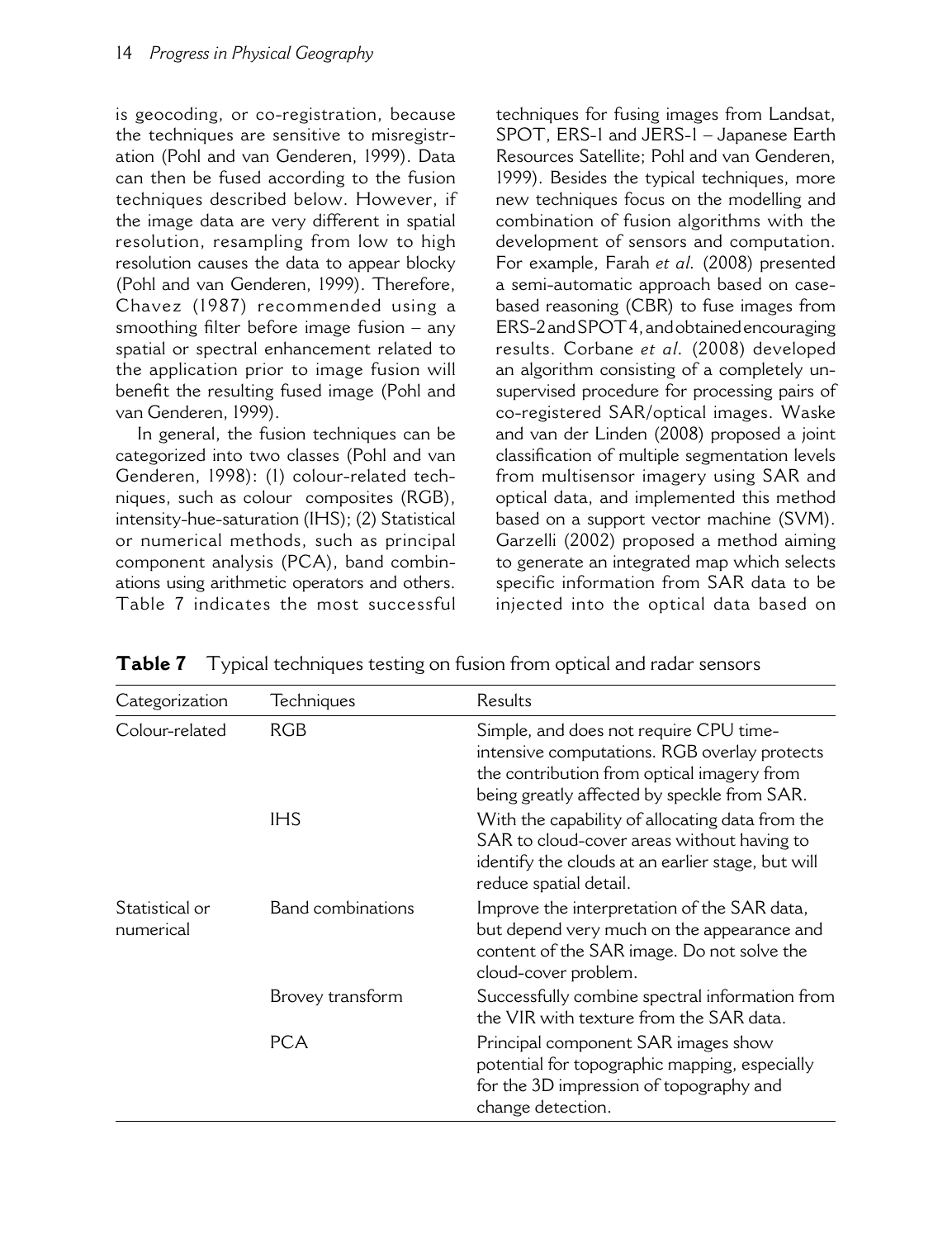the wavelet which is not referred to in classical IHS or PCS (Principal Component Substitution).

## **IV Application issue – landscape analysis and remote sensing**

Landscape analysis refers to accurately quantifying landscape pattern, which has been commonly used in applications of resource management, environmental conservation and impacts of anthropogenic activity. A large number of metrics have been developed for quantifying landscape pattern since the seminal paper by O'Neill *et al.* (1988). Advances in remote sensing technologies have provided practical means for classified thematic maps which are the key inputs for most studies on landscape pattern analysis (Shao and Wu, 2008).

However, before using classification maps to calculate landscape metrics, classification accuracy should be assessed via analytically comparing satellite sensor derived products (eg, land cover) to reference data, which is presumed to represent the target value (Justice *et al.*, 2000). This is because the classification errors will be carried over or even propagated in subsequent landscape pattern analysis (Fang *et al.*, 2006; Shao and Wu, 2008).

#### *1 Accuracy assessment*

Accuracy assessment is a critical step in analysing any map created from remotely sensed data. Quantitative accuracy assessment is implemented to identify and measure map errors (Congalton and Plourde, 2002). The most widely used approaches in accuracy assessment are to calculate RMSE (see below) and to create an error matrix. Before the assessment, one needs to learn about the source of errors (Powell *et al.*, 2004). Besides the error gained from the method itself, other sources of errors include registration errors, processing errors, interpretation errors, and sampling errors, all of which will affect the accuracy of results (Lu and Weng, 2007).

RMSE is root mean square error, also called standard deviation, which is a measure of positional accuracy that encompasses both the effects of bias and random error. Because of the simplicity of RMSE calculation, it has long been utilized in accuracy assessments of remote sensing products (eg, Cohen *et al.*, 2003; McDermid, 2005; Xu *et al.*, 2005). The error matrix is currently at the core of the accuracy assessment literature (Foody, 2002). Congalton and Plourde (2002) stated that in order to correctly generate an error matrix the following factors need to be considered: (1) reference data collection; (2) classification scheme; (3) sampling scheme; (4) spatial autocorrelation; and (5) sample size and sample unit. Afterwards, one can calculate overall accuracy, user's accuracy (commission error), producer's accuracy (omission error), and kappa coefficient. The meaning and computation methods of an error matrix can be found in previous literature such as Congalton and Plourde (2002) and Foody (2002).

#### *2 Landscape pattern analysis using remote sensing data*

Landscape pattern is spatially correlated and scale-dependent (Wu, 2004). In particular, any measures of spatial heterogeneity in the landscape pattern, or of patch characteristics via metrics will be scale-dependent (Wu and Hobbs, 2002; Li and Wu, 2004; Wu, 2004). The term 'scale' may refer to any one or combinations of several concepts, including grain (spatial resolution), extent (geographic), lag (or spacing), and cartographic ratio (Wiens, 1989; Lam and Quattrochi, 1992; Wu, 2004), but the most commonly examined scales are grain or extent (Urban, 2005; Kent, 2007), which have previously been described as the 'Modifiable Areal Unit Problem' (MAUP) in Geographic Information Systems (GIS) (Kent, 2007). For remotely sensed data, grain and extent relate to image spatial resolution and footprint (image size), respectively. It is straightforward to deal with the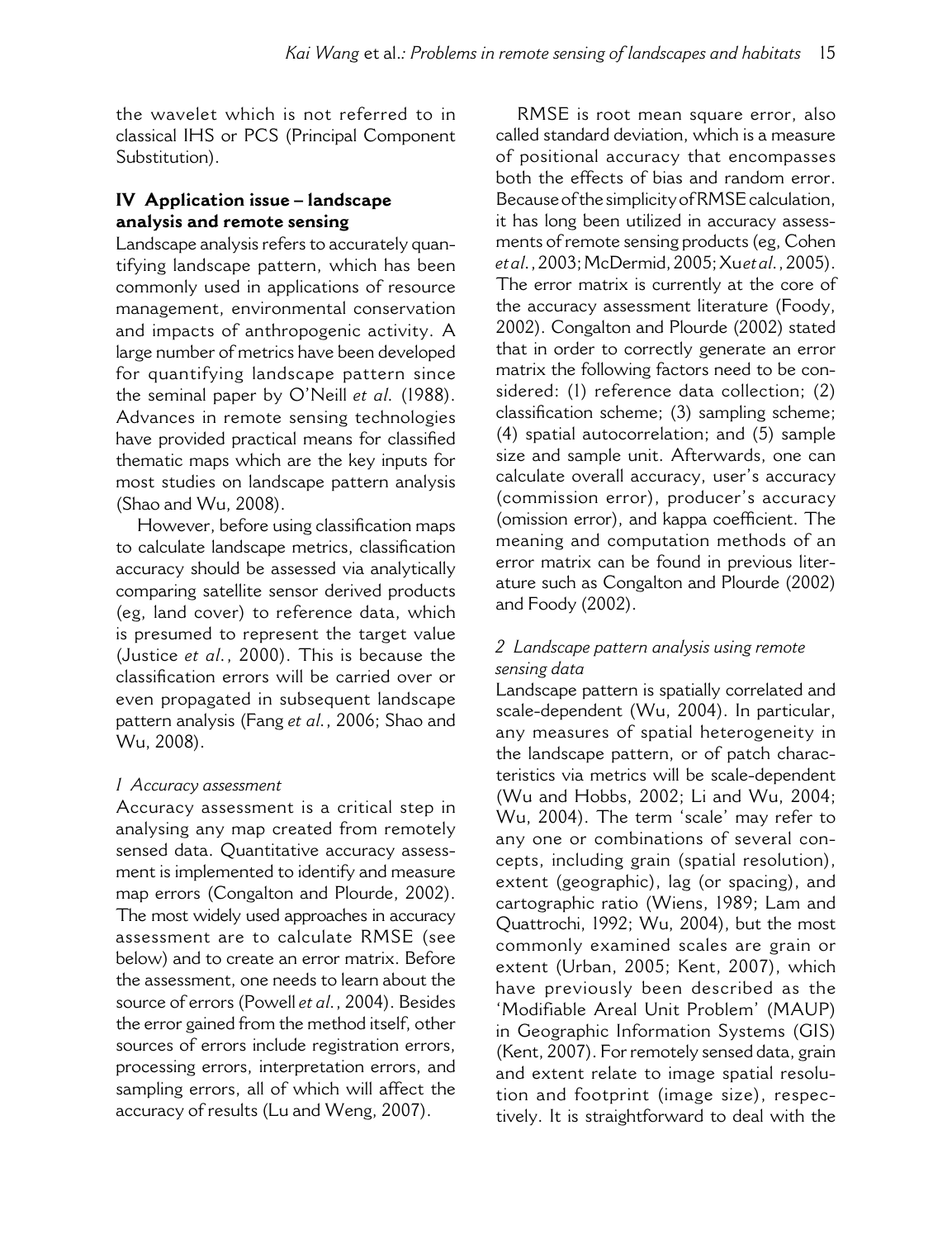extent issue via seamless image mosaicing. Accordingly, we focus on discussing the relationship of landscape metrics and image spatial resolution, and landscape metrics and thematic resolution. Furthermore, confronted with the limitations and uncertainties of Landsat-series data, it is important to examine what should be done at the application level. For instance, most ecological or resource-management models are Landsat-dependent, and if they must use other imagery to produce the mapping products it will result in incompatibility, or even conflict with derived models because of distinct spectral and spatial resolution.

*a Landscape metrics and spatial resolution*: Benson and MacKenzie (1995) examined the effects of grain size (spatial resolution) on landscape parameters characterizing spatial structure, ie, whether structural parameters remain constant from 20 m to 1100 m of grain size, and whether aggregation algorithms permit extrapolation within this range. Landscape parameters were used to quantify spatial structure, including percentage of water, number of lakes (patches), average lake area and perimeter, fractal dimension, and three measures of texture (homogeneity, contrast, and entropy). Results indicate that most measures were sensitive to changes in grain size. However, it was found that two texture measures were relatively invariant with grain size – homogeneity and entropy. The aggregation of the results indicated that extrapolated values closely approximated the actual sensor values, and that interpolation between the grain sizes of different satellite sensors is possible when an approach involving an aggregation of pixels is applied.

However, considerable differences between aggregated values and actual sensor values were found by Saura (2004), who examined the effect of spatial resolution on six common fragmentation indices that are being used within the Third Spanish National Forest Inventory. Number of Patches (NP), Mean Patch Size (MPS), and Edge Length (EL) indicated that the aggregated values produced clearly more fragmented patterns than actual sensor ones. Different aggregation algorithms were tested in the context of forest fragmentation estimates across various spatial scales (Garcia-Gigorro and Saura, 2005). Thirty-metre Landsat-TM forest data were transferred to 188 m IRS-WiFS (Indian Remote Sensing Satellite-Wide Field Sensor) and compared with actual WiFS data. Sensor point spread function was found to greatly improve comparability of forest fragmentation indices. However, a poor performance of power scaling laws was observed at finer spatial resolutions, and accordingly Garcia-Gigorro and Saura (2005) suggested that the true accuracy and practical utility of these scaling functions may have been overestimated in previous literature. In addition, the sensitivity of each of the indices varied with the gradient of spatial resolution. But Cain *et al.* (1997) conducted a multivariate analysis of pattern metrics, and pointed out that measures of land-cover diversity, texture, and fractal dimension were more consistent than measures of average patch shape or compaction among the landcover maps. Wu *et al.* (2002) summarized the responses of the 19 landscape metrics that fell into three general categories when calculated at the landscape level: Type I metrics showed predictable responses with changing scale, and their scaling relations could be represented by simple scaling equations (linear, power-law, or logarithmic functions); Type II metrics exhibited staircase-like responses that were less predictable; and Type III metrics behaved erratically in response to changing scale, suggesting no consistent scaling relations. Therefore, if metrics fall within category Type I they can be readily and accurately extrapolated or interpolated across spatial scales, whereas if they fall in Type II or Type III categories more explicit consideration of idiosyncratic details are required for successful scaling.

Proportion errors cannot be avoided when land-cover classification data are aggregated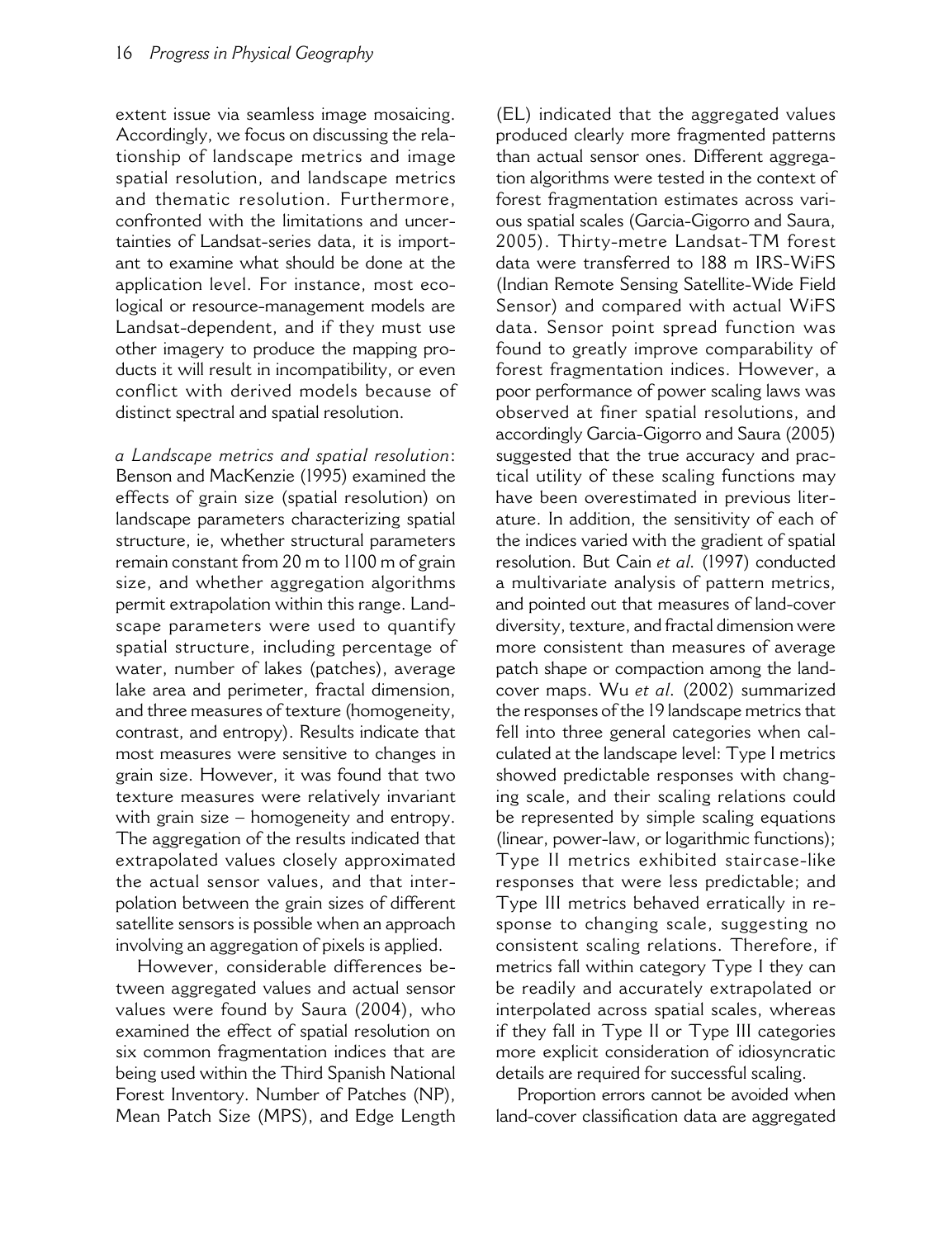to coarser scales. Moody and Woodcock (1995) tested two statistical models, multiplelinear and tree-based regression techniques, to assess relationships between landscape spatial pattern and errors in the estimates of cover-type proportions. Results from a multiple-linear regression model suggest that as patch sizes, variance/mean ratio, and initial proportions of cover types increase the proportion error moves in a positive direction and is governed by the interaction of the spatial characteristics and the scale of aggregation. However, the linear model does not explain the different directions of the proportion error. A regression tree model provided a much simpler fit to the complex scaling behaviour through an interaction between patch size and aggregation scale. The understanding of proportion errors can help correct land-cover proportion estimates.

*b Landscape metrics and thematic resolution*: The thematic resolution of remote sensing products is determined by the applied landcover classification scheme. This represents the amount of detailed geospatial information, and influences on the various aspects of landscape classification and the relevance of the derived pattern attributes to particular ecological questions (Buyantuyev and Wu, 2007). Changing the thematic resolution of categorical maps may often alter the number of classes and their spatial pattern, thus resulting in differences in landscape metrics (Buyantuyev and Wu, 2007). Many research results have proven that thematic resolution had significant effects on most of the landscape metrics, such as Huang *et al.* (2006), Buyantuyev and Wu (2007), and Castilla *et al.* (2009). For example, Buyantuyev and Wu (2007) stated that three general response patterns emerged: increased, decreased, and little change. Most of the changes appear either linear or similar to a power-law. Additionally, Huang *et al.* (2006) pointed out that at lower class

numbers, landscape metrics were most sensitive to increasing classification detail.

*c Solutions to the Landsat-gap on application level*: It is necessary to generate Landsat-like classification maps using other alternative satellite images (eg, SPOT, DMC or radar images), if the expected Landsat-gap happens. It is of vital importance for the subsequent landscape pattern analysis or relevant ecological models to be based on Landsat classification maps. As discussed, scale issues caused by spatial, thematic, and spectral resolutions have a significant effect on classification, and consequently the calculation of landscape metrics. In general, three promising solutions are suggested to partly address this issue: (1) select approximate 30 m spatial resolution alternatives (eg, DMC 32 m multispectral images); (2) adjust the procedural parameters of classification; (3) apply scaling relationships between landscape metrics and grain size to set up the model. The following points provide detailed information regarding these solutions.

- *Solution 1*. Landscape metrics are calculated based on classification maps with certain grain size. DMC imagery has 32 m spatial resolution, and three bands which are equivalent to Landsat TM or ETM+ bands 2, 3 and 4. It is considered to be the closest sensor to Landsat TM or ETM+, and consequently it is likely to generate comparable classification maps.
- *Solution 2*. Franklin *et al.* (2009) tested the capability of SPOT and ASTER for replacing Landsat in an operational environment. An approach based on Definiens' Developer (also called eCognition; Definiens AG, 2008) was developed to diminish the dissimilarity between SPOTand ASTER-based and Landsat-based classification as far as possible. The results indicated that if set  $Scale = 55$ , Shape  $= 0.2$ , and Compactness  $= 0.2$  to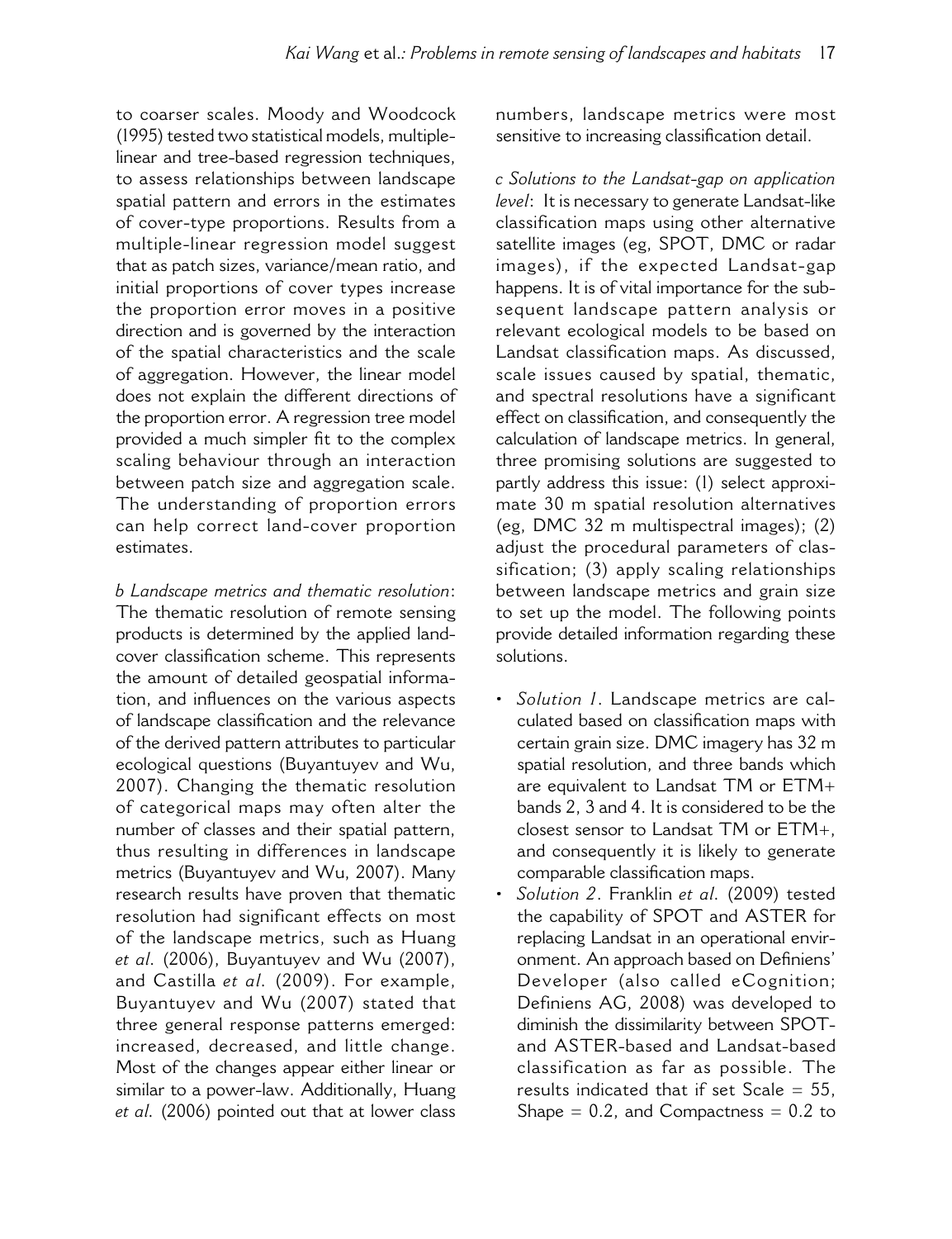segment SPOT imagery, and 20, 0.2, 0.2 to segment ASTER imagery in the process of object-oriented classification, the minimum dissimilarity could be obtained. Herein, the 'Scale' in Definiens' Developer is a unitless parameter that determines the size of objects. This means that pixels are merged if their values are within a user-defined threshold (Elmqvist *et al.*, 2008). 'Shape' represents the shape information considered in the segmentation and is defined by the compactness and smoothness heterogeneity of objects (Elmqvist *et al.*, 2008). 'Compactness' equals the ratio of the perimeter of an object and the square root of the number of pixels forming that image object (Benz *et al.*, 2004).

• *Solution 3*. The scaling relationships between landscape metrics and grain size, ie, how pattern metrics change with scale in real landscapes of different kinds, have been revealed by many researchers, such as Benson and MacKenzie (1995), Cain *et al.* (1997), Wu *et al.* (2002), Saura (2004), and Wu (2004). Wu *et al.* (2002) grouped the effects of changing grain size into three general types: Type I, simple scale functions; Type II, staircase pattern; Type III, unpredictable behaviour. Twelve of the 19 landscape metrics we examined belonged to Type I, including the number of patches (NP), patch density (PD), total edge (TE), edge density (ED), landscape shape index (LSI), area-weighted mean shape index (AWMSI), area-weighted mean patch fractal dimension (AWMFD), patch size coefficient of variation (PSCV), mean patch size (MPS), square pixel index (SqP), patch size standard deviation (PSSD), and largest patch index (LPI). The relationships can help set up models to predict Landsat-based landscape pattern using alternatives, eg, SPOT imagery.

## **V Conclusions**

Remote sensing provides significant information and plays a dominant role in largearea wildlife habitat mapping, although field data acquired by *in situ* methods are also indispensable for most studies. However, the limitations and uncertainties in remote sensing hinder the feasibility and reliability of remotely sensed data in large-area applications. Pioneering work has achieved promising results in addressing these issues, but a tremendous amount of research yet remains, especially regarding the limitations and uncertainties of Landsat-series data, clouds and cloud shadows in optical imagery, and landscape analysis and remote sensing. New optical and radar sensors, eg, DMC and Radarsat-2, may provide answers to the above questions. Future research should explore the applicability of these sensors in large-area wildlife habitat mapping, and develop reliable and efficient methods for supporting diverse environmental, ecological and resource management applications. Key areas to address are: fusing the complementary optical and radar images to improve classification accuracy; diminishing the difference of classified maps from diverse sensors on landscape pattern analysis via adjusting object-oriented classification parameters; developing a cloud classification scheme according to their impacts on ground objects; and applying radar to remove cloud contamination in optical imagery.

#### *Acknowledgements*

The authors would like to acknowledge the financial support of the Foothills Research Institute Grizzly Bear Program (FRIGBP) and the Department of Geography and Planning of the University of Saskatchewan.

#### **References**

- **Asner, G.P.** 2001: Cloud cover in Landsat observations of the Brazilian Amazon. *International Journal of Remote Sensing* 22, 3855–62.
- **Benson, B.J.** and **MacKenzie, M.D.** 1995: Effects of sensor spatial resolution on landscape structure parameters. *Landscape Ecology* 10, 113–20.
- **Benz, U.C., Hofmann, P., Willhauck, G., Lingenfelder, I.** and **Heynen, M.** 2004: Multiresolution, object-oriented fuzzy analysis of remote sensing data for GIS-ready information. *ISPRS Journal of Photogrammetry and Remote Sensing* 58, 239–58.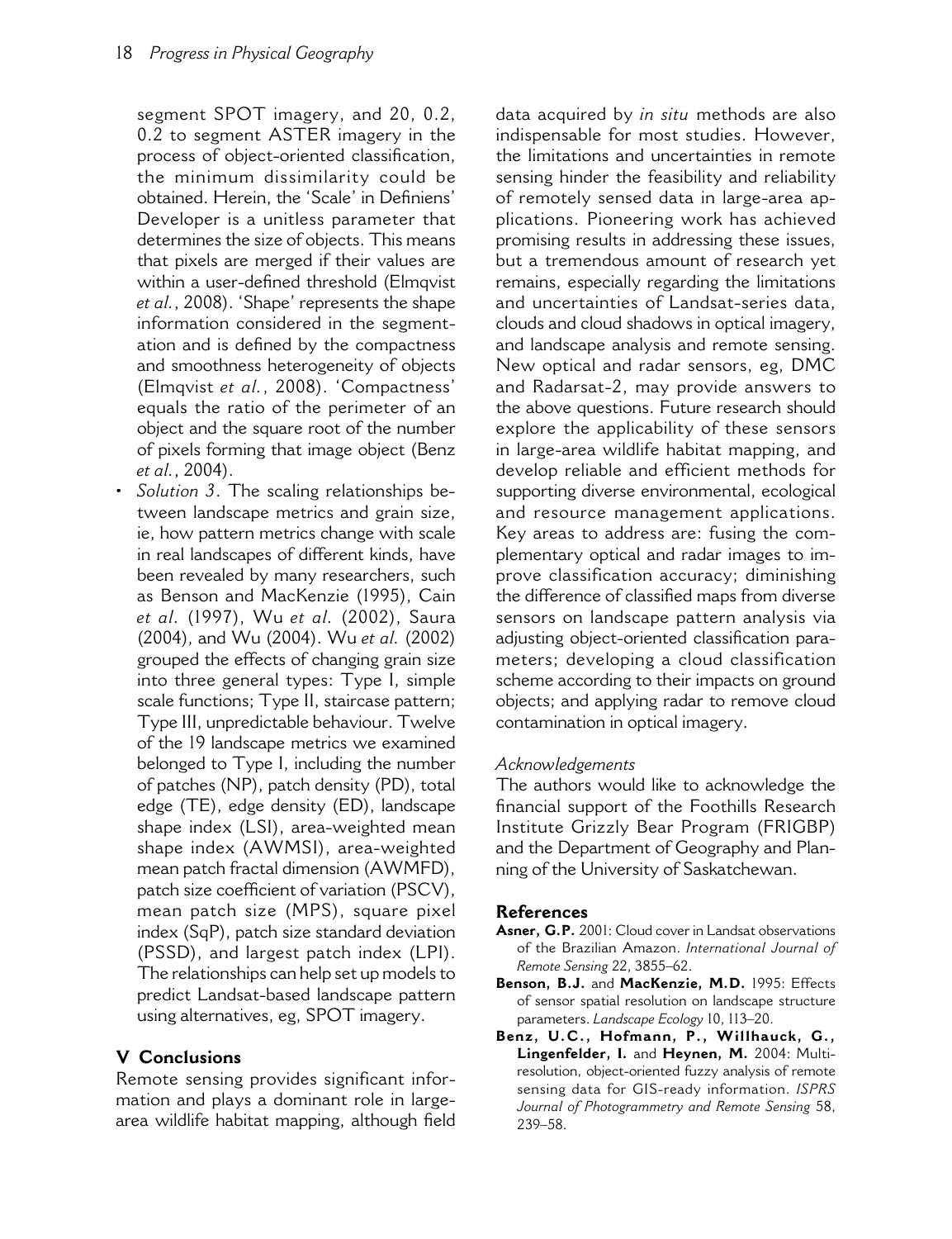- **Bloom, A.L., Fielding, E.J.** and **Fu, X.** 1988: A demonstration of stereophotogrammetry with combined SIR-B and Landsat TM images. *International Journal of Remote Sensing* 9, 1023–38.
- **Buyantuyev, A.** and **Wu, J.** 2007: Effects of thematic resolution on landscape pattern analysis. *Landscape Ecology* 22, 7–13.
- **Cain, D.H., Riitters, K.** and **Orvis, K.** 1997: A multiscale analysis of landscape statistics. *Landscape Ecology* 12, 199–219.
- **Canada Centre for Remote Sensing** 2008: Introduction to RADAR remote sensing. Retrieved 18 September 2009 from http://ccrs.nrcan.gc.ca/ resource/tutor/gsarcd/downld\_e.php
- **Carpenter, G.A., Gjaja, M.N., Gopal, S.** and **Woodcock, C.E.** 1997: ART neural networks for remote sensing: vegetation classification from Landsat TM and terrain data. *IEEE Transactions on Geoscience and Remote Sensing* 35, 308–25.
- **Castilla, G., Larkin, K., Linke, J.** and **Hay, G.J**. 2009: The impact of thematic resolution on the patchmosaic model of natural landscapes. *Landscape Ecology* 24, 15–23.
- **Chander, G.** 2007: Initial data characterization, science utility and mission capability evaluation of candidate Landsat mission data gap sensors (Draft pending final approval). *Landsat Data Gap Study*, Technical *Report* – *Version 1*, USGS and NASA. Retrieved 18 September 2009 from http://calval.cr.usgs.gov/ documents/Landsat\_Data\_Gap\_Studies/Landsat\_ Data\_Gap\_Study\_%20Technical\_Report6.pdf
- **Chanussot, J., Benediktsson, J.A.** and **Fauvel, M.** 2006: Classification of remote sensing images from urban areas using a fuzzy possibilistic model. *IEEE Geoscience and Remote Sensing Letters* 3, 40–44.
- **Chavez, P.S.** 1987: Digital merging of Landsat TM and digitized NHAP data for 1:24,000 scale image mapping. *Photogrammetric Engineering and Remote Sensing* 56, 459–67.
- Chen, J.M. and Black, T.A. 1992: Defining leaf area index for non-flat leaves. Plant, Cell and Environ*ment* 15, 421–29.
- **Chen, P.** 2001: An improved cloud detection algorithm for monitoring agricultural growing conditions with NOAA AVHRR in Texas. PhD thesis, Texas A&M University.
- **Choi, H.** and **Bindschadler, R.** 2004: Cloud detection in Landsat imagery of ice sheets using shadow matching technique and automatic normalized difference snow index threshold value decision. *Remote Sensing of Environment* 91, 237–42.
- **Cohen, W.B.** and **Goward, S.N.** 2004: Landsat's role in ecological applications of remote sensing. *Bioscience* 54, 535–45.
- **Cohen, W.B., Maiersperger, T.K., Gower, S.T.**  and **Turner, D.P**. 2003: An improved strategy for regression of biophysical variables and Landsat

ETM+ data. *Remote Sensing of Environment* 84, 561–71.

- **Collingwood, A.** 2008: Satellite image classification and spatial analysis of agriculture areas for land cover mapping of grizzly bear habitat. MS thesis, University of Saskatchewan.
- **Congalton, R.G.** and **Plourde, L.** 2002: Quality assurance and accuracy assessment of information derived from remotely sensed data. In Bossler, J., editor, *Manual of geospatial science and technology*, London: Taylor and Francis.
- **Corbane, C., Faure, J.-F., Baghdadi, N.** and **Petit, M.** 2008: Rapid urban mapping using SAR/optical imagery synergy. *Sensors* 8, 7125–43.
- **Crowley, G.** 2008: DMC data product manual. *DMC International Imaging Ltd*. Retrieved 5 May 2009 from http://www.dmcii.com/index.html
- **Dallemand, J., Lichtenegger, J., Raney, R.** and **Schumann, R.** 1993: Lecture notes. Rome: FAO Remote Sensing Centre.
- **Definiens AG** 2008: Definiens Developer 7 user guide. Retrieved 14 July 2009 from http://www.definiens. com/definiens-support-services\_187\_11\_14.html
- **DMC** International Imaging Ltd 2008: Price list. Retrieved 18 September 2009 from http://www. dmcii.com/pricing/DMCii\_US\_Prices\_Oct2008.pdf
- **Draeger, W.C., Holm, T.M., Lauer, D.T.** and **Thompson, R.J.** 1997: The availability of Landsat data – past, present, and future. *Photogrammetric Engineering and Remote Sensing* 63, 869–75.
- **Elmqvist, B., Ardo, J.** and **Olsson, L.** 2008: Land use studies in drylands: an evaluation of object-oriented classification of very high resolution panchromatic imagery. *International Journal of Remote Sensing* 29, 7129–40.
- **Esche, H.A., Franklin, S.E.** and **Wulder, M.A.** 2002: Assessing cloud contamination effects on Kmeans unsupervised classifications of Landsat data. *Proceedings of the 2002 IEEE International Geoscience and Remote Sensing Symposium (IGARSS '02)* 6, 3387–89.
- **Fang, S., Gertner, G., Wang, G.** and **Anderson,**  A. 2006: The impact of misclassification in land use maps in the prediction of landscape dynamics. *Landscape Ecology* 21, 233–42.
- **Farah, I.R., Boulila, W., Ettabaa, K.S., Solaiman, B.** and **Ahmad, M.B.** 2008: Interpretation of multisensory remote sensing images: multiapproach fusion of uncertain information. *IEEE Transactions on Geoscience and Remote Sensing* 46, 4142–52.
- **Feng, C., Ma, J., Dai, Q.** and **Chen, X.** 2004: An improved method for cloud removal in ASTER data change detection. *Proceedings of the IEEE International Geoscience and Remote Sensing Symposium (IGARSS '04)* 5, 3387–89.
- Foody, G.M. 2002: Status of land cover classification accuracy assessment. *Remote Sensing of Environment* 80, 185–201.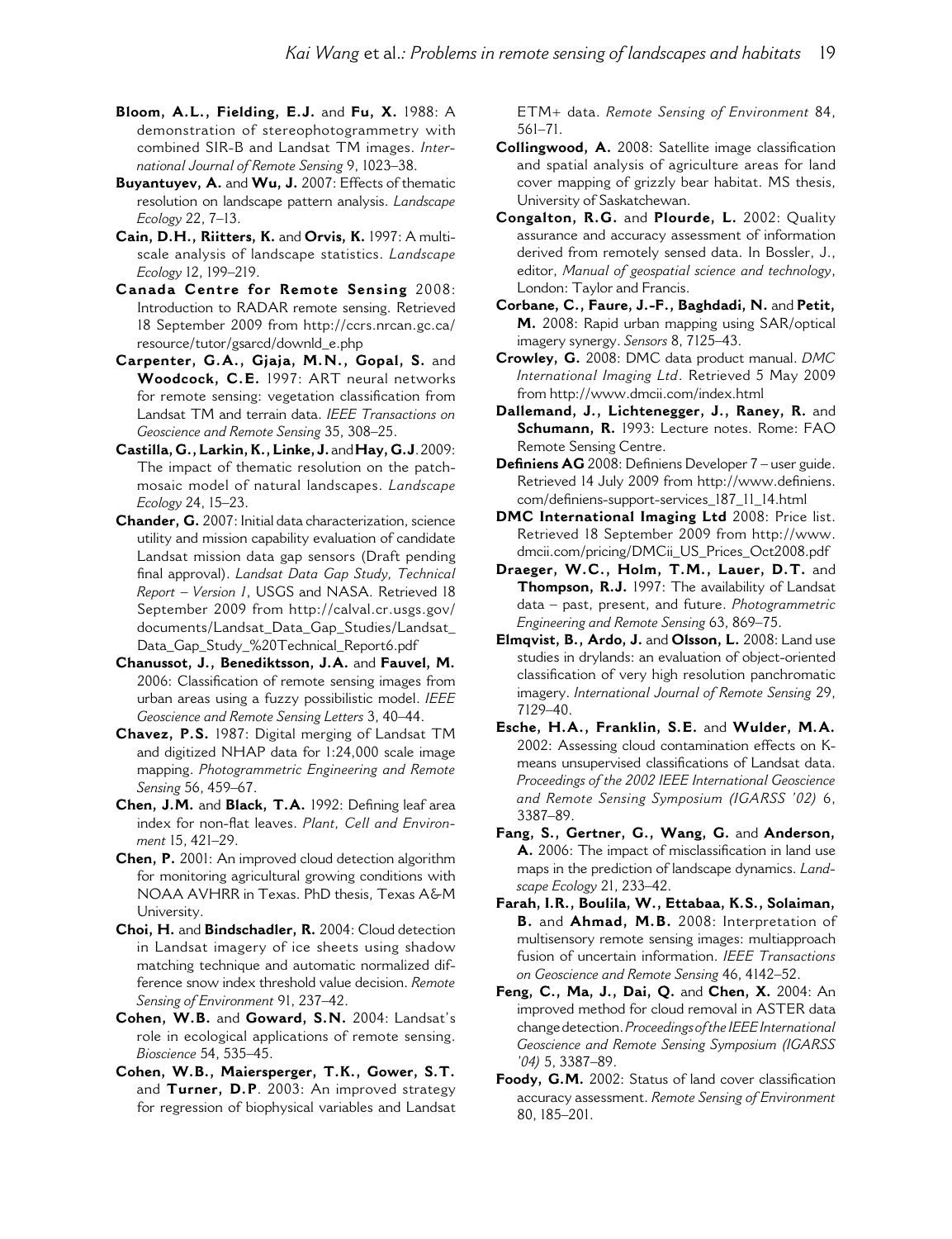- **Franklin, S.E.** and **Wulder, M.A.** 2002: Remote sensing methods in medium spatial resolution satellite data land cover classification of large areas. *Progress in Physical Geography* 26, 173–205.
- **Franklin, S.E., He, Y., Pape, A.D., Guo, X.** and **McDermid, G.J.** 2009: A quantitative comparison of SPOT and ASTER imagery for replacing Landsat in large-area mapping programs. *International Journal of Remote Sensing*, in press.
- **Gamba, P.** and **Chanussot, J.** 2008: Guest editorial: Foreword to the special issue on data fusion. *IEEE Transactions on Geoscience and Remote Sensing* 46, 1283–88.
- **Gao, F., Masek, J., Schwaller, M.** and **Hall, F.** 2006: On the blending of the Landsat and MODIS surface reflectance: predicting daily Landsat surface reflectance. *IEEE Transactions on Geoscience and Remote Sensing* 44, 2207–18.
- **Garcia-Gigorro, S.** and **Saura, S.** 2005: Forest fragmentation estimated from remotely sensed data: is comparison across scales possible? *Forest Science* 5, 51–63.
- **Garzelli, A.** 2002: Wavelet-based fusion of optical and SAR image data over urban area. Retrieved 18 September 2009 from http://www.isprs.org/ commission3/proceedings02/papers/paper054.pdf
- **Gelautz, M., Paillou, P., Chen, C.W.** and **Zebker H.A.** 2003: Radar stereo- and interferometryderived digital elevation models: comparison and combination using Radarsat and ERS-2 imagery. *International Journal of Remote Sensing* 20, 5243–64.
- **Griffin, M.K., Hsiao-hua, K.B., Mandl, D.** and **Miller, J.** 2003: Cloud cover detection algorithm for EO-1 Hyperion imagery. *Proceedings of SPIE* 5093, 483.
- **Gutman, G.G.** 1992: Satellite daytime image classification for global studies of earth's surface parameters from polar orbits. *International Journal of Remote Sensing* 13, 3295–304.
- **Guyenne, T.D.** 1995: ERS-1/2 multitemporal tandem image: Helsinki (Finland). *Supplement to Earth Observation Quarterly* 48, 4.
- **Hall, L.S., Krausman, P.R.** and **Morrison, M.L.** 1997: The habitat concept and a plea for standard terminology. *Wildlife Society Bulletin* 25, 173–82.
- **Hansen, M.J., Franklin, S.E., Woudsma, C.G.,** and **Peterson, M.** 2001: Caribou habitat mapping and fragmentation analysis using Landsat MSS, TM, and GIS data in the North Columbia Mountains, British Columbia, Canada. *Remote Sensing of Environment* 77, 50–65.
- **Hegarat-Mascle, S.L., Bloch, I.** and **Vidal-Madjar, D.** 1998: Introduction of neighborhood information in evidence theory and application to data fusion of radar and optical images with partial cloud cover*. Pattern Recognition* 31, 1811–23.
- **Huang, C., Geiger, E.L.** and **Kupfer, J.A.** 2006: Sensitivity of landscape metrics to classification scheme. *International Journal of Remote Sensing* 27, 2927–48.
- Hyde, P. 2005: Measuring and mapping forest wildlife habitat characteristics using LIDAR remote sensing and multi-sensor fusion. PhD thesis, University of Maryland.
- **Jensen, J.R.** 2007: *Remote sensing of the environment: an Earth resource perspective* (second edition). Upper Saddle River, NJ: Pearson Prentice Hall.
- Jin, Y. and Wang, D. 2009: Automatic detection of terrain surface changes after Wenchuan earthquake, May 2008, from ALOS SAR images using 2EM-MRF method. *IEEE Geoscience and Remote Sensing Letters* 6, 344–48.
- **Justice, C., Belward, A., Morisette, J., Lewis, P.,**  Privette, J. and Baret, F. 2000: Developments in the 'validation' of satellite sensor products for the study of the land surface. *International Journal of Remote Sensing* 21, 3383–90.
- **Kansas, J.L.** 2002: Status of the grizzly bear (*Ursus arctos*) in Alberta. Alberta Wildlife Status Report 37. Edmonton: Alberta Conservation Association and Alberta Sustainable Resource Development.
- **Kent, M.** 2007: Biogeography and landscape ecology. *Progress in Physical Geography* 31, 345–55.
- **Keys, L.D., Schmidt, N.J.** and **Phillips, B.E.** 1990: A prototype example of sensor fusion used for a siting analysis. *Technical Papers 1990, ACSM-ASPRS Annual Conference Image Processing and Remote Sensing* 4, 238–49.
- **Lam, N.S.N.** and **Quattrochi, D.A.** 1992: On the issues of scale, resolution, and fractal analysis in the mapping sciences. *Professional Geographer* 44, 88–98.
- **Leprince, S., Barbot, S., Ayoub, F.** and **Avouac, J.** 2007: Automatic and precise orthorectification, coregistration, and subpixel correlation of satellite images, application to ground deformation measurements. *IEEE Transactions on Geoscience and Remote Sensing* 45, 1529–58.
- Li, H. and Wu, J. 2004: Use and misuse of landscape indices. *Landscape Ecology* 19, 389–99.
- **Li, Q., Hu, B.** and **Pattey, E.** 2008: A scale-wise model inversion method to retrieve canopy biophysical parameters from hyperspectral remote sensing data. *Canadian Journal of Remote Sensing* 34, 311–19.
- **Lu, D.** and **Weng, Q.** 2007: A survey of image classification methods and techniques for improving classifi cation performance. *International Journal of Remote Sensing* 28, 823–70.
- **Lubis, A.M.** and **Isezaki, N.** 2009: Shoreline changes and vertical displacement of the 2 April 2007 Solomon Islands earthquake Mw 8.1 revealed by ALOS PALSAR images. *Physics and Chemistry of the Earth* 34, 409–15.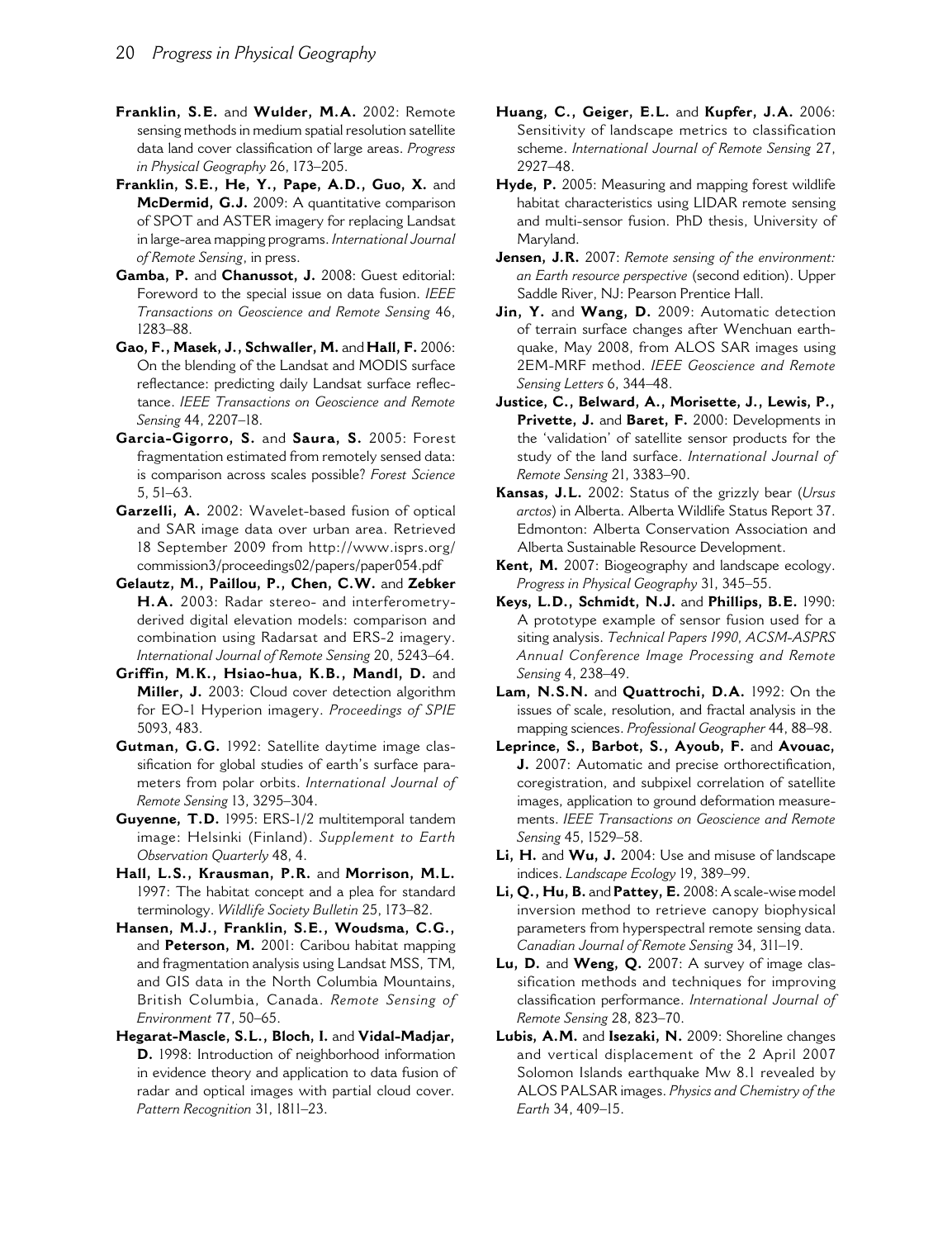- **McDermid, G.J.** 2005: Remote sensing for large-area, multi-jurisdictional habitat mapping. PhD thesis, University of Waterloo.
- **McDermid, G., McLane, A., Collingwood, A., Hird, J., Faraguna, A., Laskin, D., Linke, J., Cranston, J., Guo, X.** and **Franklin, S.** 2008: Remote sensing mapping and research update. In Stenhouse, G. and Graham, K., editors, *Foothills Research Institute Grizzly Bear Program 2007 Annual Report,* Hinton, Alberta, 204 pp.
- **Meng, Q., Borders, B.E., Cleszewski, C.J.** and Madden, M. 2009: Closest spectral fit for removing clouds and cloud shadows. *Photogrammetric Engineering and Remote Sensing* 75, 569–76.
- **Mitchell, S.C.** 2005: How useful is the concept of habitat? A critique. *Oikos* 110, 634–38.
- Moody, A. and Woodcock, C.E. 1995: The influence of scale and the spatial characteristics of landscapes on land-cover mapping using remote sensing. *Landscape Ecology* 10, 363–79.
- **Morena, L.C., James, K.V.** and **Beck, J.** 2004: An introduction to the RADARSAT-2 mission. *Canadian Journal of Remote Sensing* 30, 221–34.
- **Morrison, M.L., Marot, B.G.** and **Mannan, R.W.** 2006: *Wildlife-habitat relationships: concepts and application* (third edition). Washington, DC: Island Press, 128 pp.
- **O'Neill, R.V., Krummel, J.R., Gardner, R.H., Sugihara, G., Jackson, B., DeAngelis, D.L., Milne, B.T., Turner, M.G., Zygnut, B., Christensen, S.W., Dale, V.H.** and **Graham, R.L.** 1988: Indices of landscape pattern. *Landscape Ecology* 1, 152–62.
- **Osborne, P.E., Alonso, J.C.** and **Bryant, R.G**. 2001: Modelling landscape-scale habitat use using GIS and remote sensing: a case study with great bustards. *Journal of Applied Ecology* 38, 458–71.
- **Paillou, P., Schuster, M., Tooth, S., Farr, T., Rosenqvist, A., Lopez, S.** and **Malezieux, J.- M.** 2009: Mapping of a major paleodrainage system in eastern Libya using orbital imaging radar: the Kufrah River. *Earth and Planetary Science Letters* 277, 327–33.
- **Pape, A.D.** and **Franklin, S.E.** 2008: MODIS-based change detection for Grizzly Bear habitat mapping in Alberta. *Photogrammetric Engineering and Remote Sensing* 74, 973–85.
- Pohl, C. and van Genderen, J.L. 1995: Image fusion of microwave and optical remote sensing data for map updating in the tropics. *Image and Signal Processing for Remote Sensing, Proceedings EUROPTO 95, SPIE* 2579, 2–10.
- **—** 1998: Multisensor image fusion in remote sensing: concepts, methods and applications. *International Journal of Remote Sensing* 19, 823–54.
- **—** 1999: Multi-sensor image maps from SPOT, ERS and JERS. *Geocarto International* 14, 34–41.
- **Powell, R.L., Matzke, N., de Souza, C. Jr, Clark, M., Numata, I., Hess, L.L.** and **Roberts, D.A.**  2004: Sources of error in accuracy assessment of thematic land-cover maps in the Brazilian Amazon. *Remote Sensing of Environment* 90, 221–34.
- **Qi, J., Kerr, Y.H., Moran, M.S., Weltz, M., Huete, A.R., Sorooshian, S.** and **Bryant, R**. 2000: Leaf area index estimates using remotely sensed data and BRDF models in a semiarid region. *Remote Sensing of Environment* 73, 18–30.
- **Radarsat-2 Information** 2009a: Applications. Retrieved 18 September 2009 from http://www. radarsat2.info/application/index.asp
- 2009b: Features and benefits. Retrieved 18 September 2009 from http://www.radarsat2.info/ about/features\_benefits.asp
- **Ranchin, T.** and **Wald, L.** 2000: Fusion of high spatial and spectral resolution images: the ARSIS concept and its implementation. *Photogrammetric Engineering and Remote Sensing* 45, 49–61.
- **Ranson, K.J., Kovacs, K., Sun, G.** and **Kharuk, V.I.** 2003: Disturbance recognition in the boreal forest using radar and Landsat-7. *Canadian Journal of Remote Sensing* 29, 271–85.
- **Rignot, E.** 2008: Changes in West Antarctic ice stream dynamics observed with ALOS PALSAR data. *Geophysical Research Letters* 35, L12505, DOI: 10.1029/2008GL033365.
- **Rogers, R.H.** and **Wood, L.** 1990: The history and status of merging multiple sensor data: an overview. *Technical Papers 1990, ACSM-ASPRS Annual Convention, Image Processing and Remote Sensing* 4, 352–60.
- **Rosenqvist, A., Shimada, M., Ito, N.** and **Watanabe, M.** 2007: ALOS PALSAR: a pathfinder mission for global-scale monitoring of the environment. *IEEE Transactions on Geoscience and Remote Sensing* 45, 3307–16.
- **Rosenqvist, A., Shimada, M., Watanabe, M., Tadono, T.** and **Yamauchi, K**. 2004: Implementation of systematic data observation strategies for ALOS PALSAR, PRISM and AVNIR-2. *IEEE Transactions on Geoscience and Remote Sensing* 7, 4527–30.
- **Rossi, R.E., Dungan, J.L.** and **Beck, L.R.** 1994: Kriging in the shadows: geostatistical interpolation for remote sensing. *Remote Sensing of Environment*  49, 32–40.
- **Roy, D.P., Ju, J., Lewis, P., Schaaf, C., Gao, F., Hansen, M.** and **Lindquist, E.** 2008: Multitemporal MODIS-Landsat data fusion for relative radiometric normalization, gap filling, and prediction of Landsat data. *Remote Sensing of Environment* 112, 3112–30.
- **Saura, S.** 2004: Effects of remote sensor spatial resolution and data aggregation on selected fragmentation indices. *Landscape Ecology* 19, 197–209.